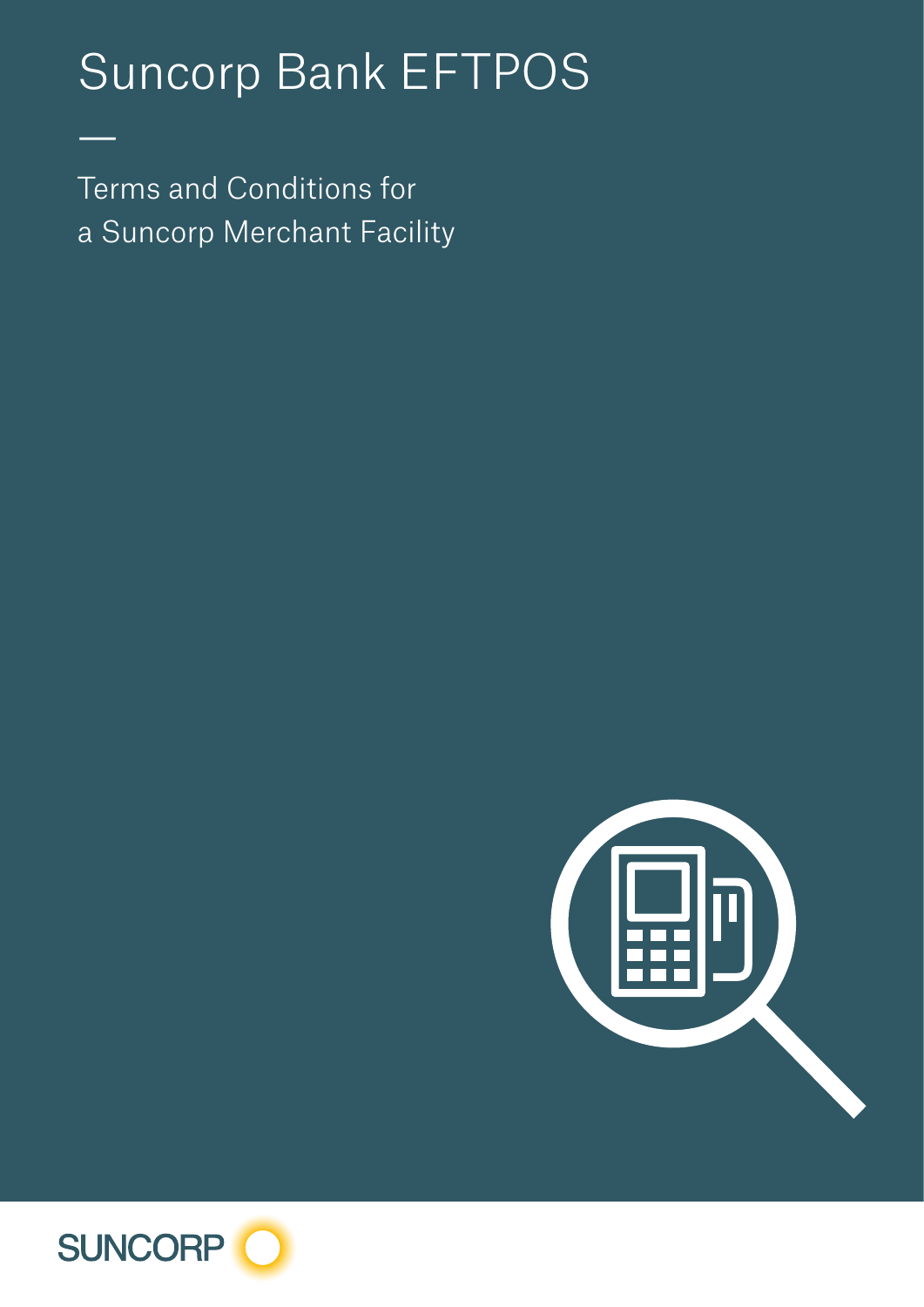# **Contents**

| 1              | Introduction                                                                     | 3  |
|----------------|----------------------------------------------------------------------------------|----|
| 1.1            | Welcome                                                                          | 3  |
| $1.2\,$        | The Merchant Contract                                                            | 3  |
| 1.3            | Acceptance                                                                       | 3  |
| $\overline{2}$ | <b>Interpretation and Definitions</b>                                            | 3  |
| 3              | <b>Conditions</b>                                                                | 6  |
| 3.1            | Conditions You Agree to                                                          | 6  |
| 3.2            | Conditions We Agree to                                                           | 7  |
| 4              | <b>Terminals and Other Equipment</b>                                             | 7  |
| 4.1            | <b>Equipment Supply</b>                                                          | 7  |
| 4.2            | Using a Terminal                                                                 | 7  |
| 4.3            | Installing a Terminal                                                            | 7  |
| 4.4            | Moving a Terminal                                                                | 7  |
| 4.5            | <b>Upgrading Equipment</b>                                                       | 7  |
| 4.6            | Care                                                                             | 8  |
| 4.7            | <b>Breakdowns</b>                                                                | 8  |
| 4.8            | Access                                                                           | 8  |
| 4.9            | Ownership                                                                        | 8  |
| 4.10           | Training                                                                         | 8  |
| 4.11           | Insurance                                                                        | 8  |
| 5              | Cards                                                                            | 8  |
| 5.1            | Cards Accepted                                                                   | 8  |
| 5.2            | Not Accepting Cards                                                              | 9  |
| 5.3            | Card Decal Display                                                               | 9  |
| 6              | <b>Cardholder Creditworthiness</b>                                               | 9  |
| 7              | <b>Processing Transactions</b>                                                   | 9  |
| 7.1            | <b>General Obligations</b>                                                       | 9  |
| 7.2            | Processing Fallback Vouchers                                                     | 10 |
| 7.3            | Processing Refund Transactions                                                   | 11 |
| 7.4            | Authorisation and Floor Limits                                                   | 11 |
| 7.5            | Cardholder Information Data Security Standards                                   | 12 |
| 7.6            |                                                                                  |    |
|                | Applying a Surcharge to Transactions                                             | 12 |
| 7.7            | Processing Contactless Transactions                                              | 13 |
| 8              | Mail Order/Telephone Order (MOTO) Transactions                                   | 13 |
| 8.1            | General                                                                          | 13 |
| 9              | <b>Hotel/Motel Merchants - Transaction Processing</b>                            |    |
|                | <b>Requirements</b>                                                              | 14 |
| 9.1            | Hotel/Motel Reservation Service                                                  | 14 |
| 9.2<br>9.3     | Processing Hotel/Motel Merchant Transactions<br><b>Express Checkout Services</b> | 15 |

| 10    | <b>Car Rental Merchants</b>                                       | 16 |
|-------|-------------------------------------------------------------------|----|
| 101   | Car Rental Transaction Processing Requirements                    | 16 |
| 11    | <b>Invalid Transactions</b>                                       | 17 |
| 11.1  | List of Invalid Transactions                                      | 17 |
| 11.2  | Other Transactions Which Could be Invalid                         | 18 |
| 12    | <b>Settlement and Payment of Transactions</b>                     | 19 |
| 13    | <b>Your Records</b>                                               | 19 |
| 14    | <b>Costs, Fees and Payments</b>                                   | 20 |
| 15    | <b>Termination</b>                                                | 20 |
| 15.1  | <b>Ending the Merchant Contract</b>                               | 20 |
| 15.2  | Disclosure of Termination                                         | 21 |
| 16    | <b>General Rights</b>                                             | 21 |
| 16.1  | Commissions                                                       | 21 |
| 16.2  | Advertising                                                       | 21 |
| 16.3  | Default and Enforcement Expenses                                  | 21 |
| 16.4  | Indemnity and Liability                                           | 21 |
| 16.5  | Security                                                          | 22 |
| 16.6  | Variation and Waiver                                              | 22 |
| 16.7  | Your Rights and Our Rights                                        | 23 |
| 16.8  | <b>Notices</b>                                                    | 23 |
| 16.9  | Electronic Communication                                          | 23 |
|       | 16.10 Tax Invoice                                                 | 23 |
| 16.11 | Governing Law, Rules and Regulations                              | 24 |
|       | 16.12 GST                                                         | 24 |
|       | 16.13 Third Parties                                               | 24 |
|       | 16.14 Your Information                                            | 24 |
|       | 16.15 Value Added Products                                        | 24 |
|       | 16.16 Severance                                                   | 24 |
| 17    | <b>Acceptance of Transactions by Other Persons</b><br>at Premises | 25 |
| 18    | <b>Banking Code of Practice</b>                                   | 25 |
| 19    | <b>Third Party Portals and Apps</b>                               | 25 |
|       |                                                                   |    |

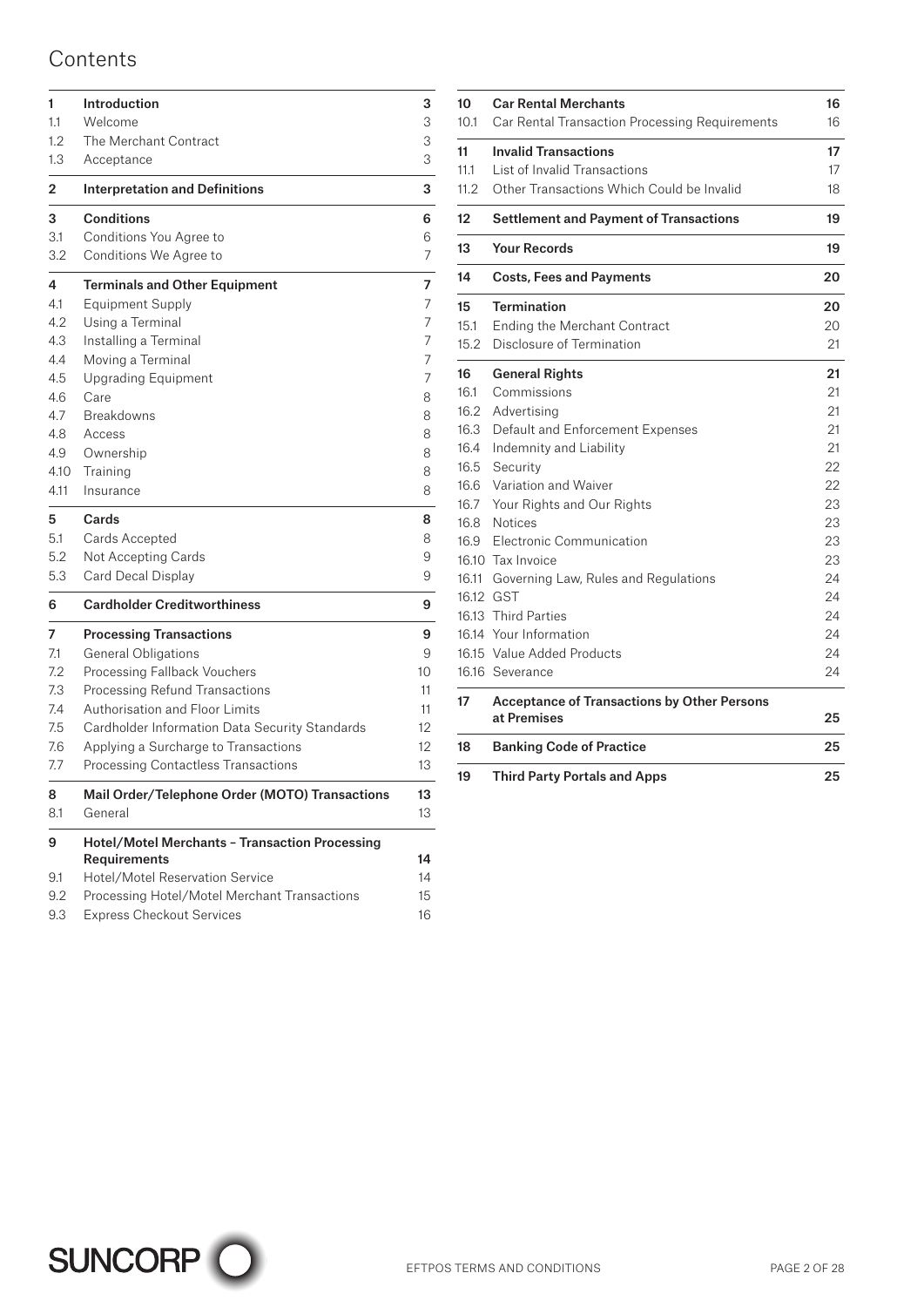## <span id="page-2-0"></span>1 Introduction

#### 1.1 Welcome

Thank You for selecting Suncorp for Your Merchant Facility.

We encourage You to take the time to read these Terms and Conditions, as they outline Your responsibilities when using Your Merchant Facility to process Transactions. Should You have any questions relating to this document or any of the other documents that form part of Your Suncorp Merchant Contract, please call us on 13 11 55.

#### 1.2 The Merchant Contract

We have agreed to provide You with a Merchant Facility on the Terms and Conditions set out in Your Suncorp Merchant Contract. These Terms and Conditions form part of Your Suncorp Merchant Contract which is made up of:

- Your Letter of Offer;
- these Terms and Conditions;
- any other Terms and Conditions we tell You apply to Your Merchant Facility at the commencement of Your Merchant Contract;

and

— the User Guide and Quick Reference Guide.

Some words have special meanings in these Terms and Conditions and those words are defined in Section 2 under 'Interpretation and Definitions'.

If there is any inconsistency between the provisions of the documents listed above then:

— the Letter of Offer has precedence over all other documents;

and

- these Terms and Conditions have precedence over the Quick Reference Guide;
- any Documentation we provide You from time to time.

#### 1.3 Acceptance

These Terms and Conditions contain important information about Your responsibilities, obligations and potential liability when You process Transactions using Your Merchant Facility.

You accept this Suncorp Merchant Contract by agreeing to the installation of a Merchant Terminal at Your premises or when You process a Transaction, whichever occurs first.

Before You process any Transactions, we recommend that You read all of the documents that comprise Your Suncorp Merchant Contract thoroughly.

## 2 Interpretation and Definitions

In this Merchant Contract 'person' includes a firm, body corporate, unincorporated association or authority and the successors and assigns thereof.

Words that are singular include the plural and vice versa.

The following words have the meanings described below:

"Account" means a bank account into which funds from Transactions are paid or Agreed Costs for this Merchant Contract are debited.

"Agreed Costs" means the fees and charges set out in Your Letter of Offer and any other fees or charges that may from time to time be imposed by Us at the times and in the manner specified by Us as permitted in this Merchant Contract.

"Authorisation" means an Authorisation message You receive from a Card Issuer when You process a Transaction through a Terminal or ask for an Authorisation.

"Banking day" means Monday to Friday excluding Brisbane Public Holidays.

"Car Charger" means the item You purchase from Us to enable the Mobile EFTPOS to be charged in Your vehicle.

"Car Rental Merchant" is a Merchant that processes Transactions using the Merchant Facility for the purposes of renting cars to customers.

"Card" means a Credit Card or Debit Card that we accept within the terms of this Merchant Contract.

"Card Decals" are decals we provide to You that You must display when using Your Merchant Facility.

"Card Imprinter" means any Card imprinter we provide to You to enable You to process Transactions when Your Terminal is not working properly.

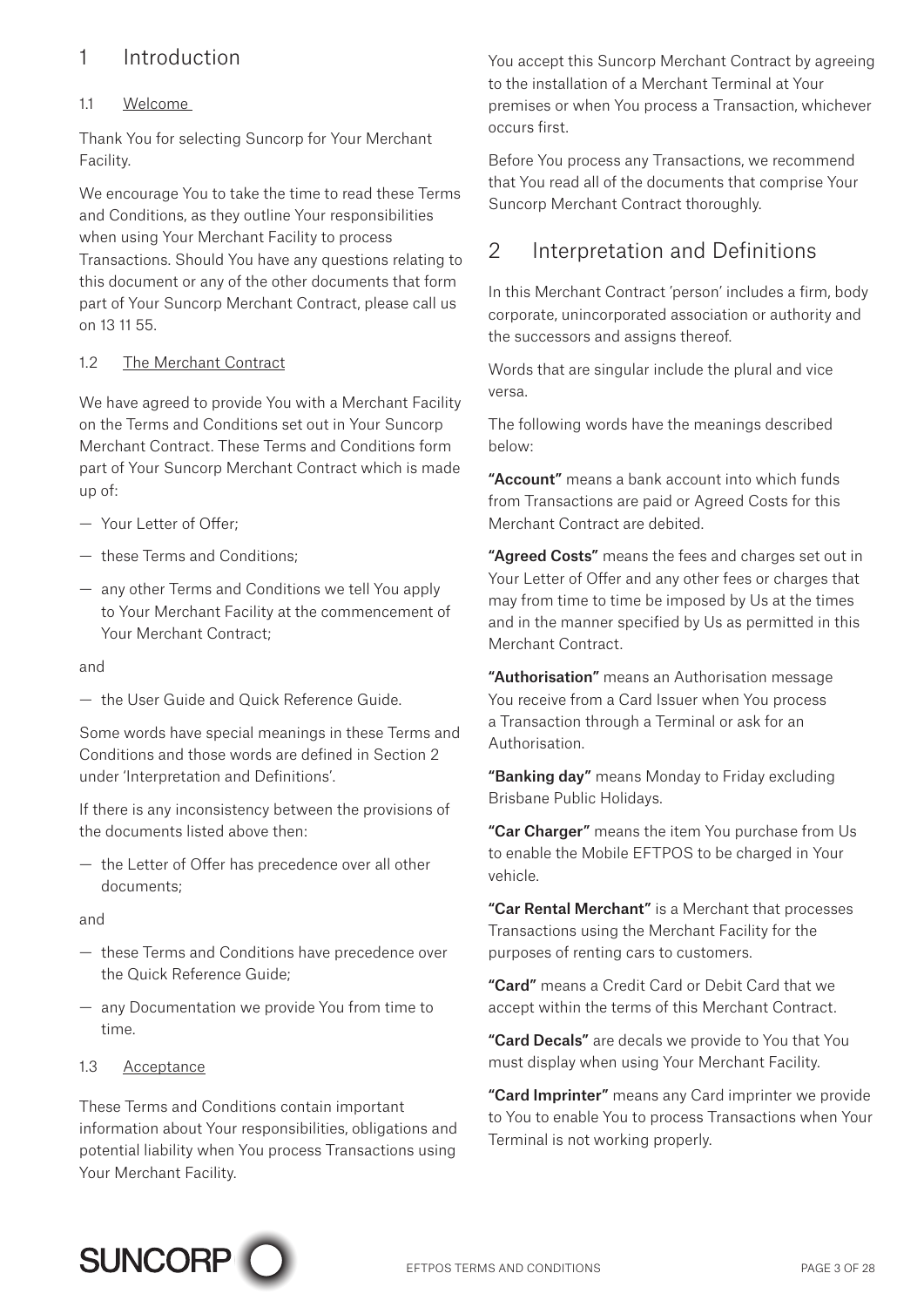"Card Issuer" means a financial institution that has provided a Card to a customer.

"Card Scheme" means the Mastercard, VISA Card and EFTPOS Payments Australia Schemes or any other Credit Card Schemes approved by Us from time to time.

"Cardholder" means any person to whom a Card has been issued.

"Chargeback" means a debit to Your Account, which we process, for the reversal of a Transaction, which the Cardholder has disputed.

"Code of Conduct" means any applicable mandatory regulatory code of conduct that applies to these Terms and Conditions, and also includes the Banking Code of Practice as described in section 18 of these Terms and Conditions.

"Contactless Terminals" means a Terminal approved by Us with a contactless reader embedded within the **Terminal** 

"Contactless Transaction" means a Transaction processed using a Contactless Terminal.

"Credit Card" means a Card that can be used to process a Transaction though the VISA, or Mastercard Schemes or their international affiliates which bear the applicable Card Scheme marks.

"Debit Card" means a Card issued by member financial institutions (Banks, Building Societies and Credit Unions) displaying the EFTPOS symbol which can be used to authorise a Transaction by the entry of a PIN.

"Documentation" means and includes any operating manuals, standards, best practice guides, operating guides, we provide You with at the commencement of the Merchant Contract or other documentation or other written materials or communications which we provide to You from time to time in connection with the use of the Merchant Facility and in the manner permitted under this Merchant Contract.

"EFTPOS" means Electronic Funds Transfer at Point of Sale.

"EMV" (Europay/Mastercard/Visa) means the global industry standard for chip enabled cards aimed to protect Merchants and Cardholders from fraudulent activity and counterfeit cards.

"EMV Card" means a chip enabled card which complies with EMV.

"Express Checkout" means where a Cardholder checks out of a hotel/motel without accessing the checkout counter.

"Floor Limit" means the total value of a transaction processed manually using a Fallback Voucher You are authorised to make to a Cardholder on any single occasion without obtaining an Authorisation.

"Fallback Voucher" means a Transaction that is processed manually using a Card Imprinter, in accordance with clause 7.2 of these Terms and **Conditions** 

"GST" means Goods and Services Tax or any tax imposed by or through the GST Law on supply (without regard to any input tax credit).

"GST Law" has the meaning attributed to it in A New Tax System (Goods and Services Tax) Act 1999. This expression also includes if necessary or required any legislation which is intended to validate, recapture or recoup any GST or tax imposed by any Act otherwise included within the definition of GST Law.

"Hotel/Motel Merchant" means a Merchant that processes Transactions using the Merchant Facility for the purposes of hotel/motel accommodation to customers.

"Hotel/Motel Reservation Service" means the reservation service that Hotel/Motel Merchants must subscribe to the conditions of which are set out in clause 9.

"Invalid Transactions" means a Transaction that is listed as an "Invalid Transaction" in clause 11 of these Terms and Conditions.

"Legitimate Interests" are Our legitimate funding (including securitisation), business risk management and prudential or security requirements. It also includes any other requirements that are reasonably necessary to protect Us against a material risk to Us of:

- (a) a monetary default;
- (b) Our being unable to enforce its rights under the Security; or
- (c) the value of the property which is subject to Security being materially compromised.

"Letter of Offer" means the Letter of Offer we give You concerning a Suncorp Merchant Facility.

"Mail Order Transaction" means a Card Transaction You process as a result of an order received without the physical presence of the Card at the time the Transaction is made.

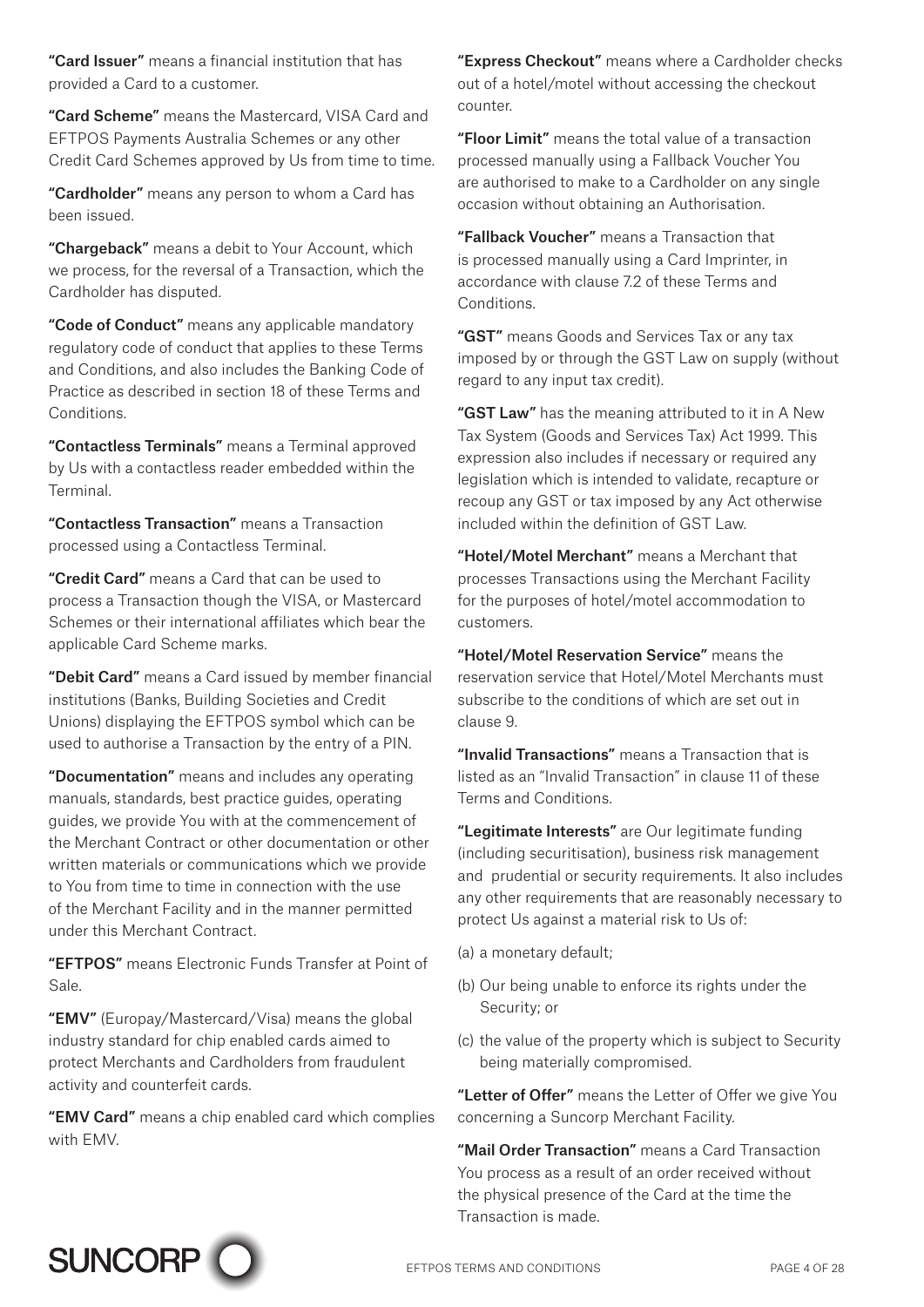"Merchant" means the person with whom Suncorp has entered into a Merchant Contract and where more than one person, "Merchant" means each person separately and two or more persons jointly. "Merchant" includes the Merchant's administrators, successors and assigns.

"Merchant Contract" means our agreement with You for the Merchant Facility and is made up of Your Letter of Offer, these Terms and Conditions (including all Schedules), the Quick Reference Guide and any Documentation we provide to You from time to time in the manner permitted under these Terms and Conditions.

"Merchant Facility" means the Suncorp EFTPOS, Suncorp Mobile EFTPOS, Suncorp Integrated POS and any other equipment as provided by Us or a third party in relation to this Merchant Contract, for processing Transactions.

"MOTO" means Mail Order Transactions and Telephone Order Transactions You process without the physical presence of the Card at the time You process the Transaction.

"Notice" means a notice, request, consent or other communication related to this Merchant Contract that we give You.

"Peripherals" means the docking station provided to You with Your mobile EFTPOS Terminal.

"PIN" means the personal identification number You use at an electronic Terminal.

"Premises" means the place of business at which a Terminal is located.

"Quick Reference Guide" means the instructional guide which we provide for operating a Merchant Facility.

"Recurring Transaction" means a Transaction authorised by a customer to be processed at periodic intervals, for example, weekly, monthly, annually, until it expires or is cancelled.

"Refund Password" means the security password provided by Us to You to allow You to process refunds to Your customers entered via Your EFTPOS facility.

"Refund Transaction" means a Transaction processed using a Refund Password.

"Request for Transaction Voucher – Retrieval Request" means a request for a Transaction voucher from a Cardholder, via their bank, regarding a Card Transaction processed using Your Merchant Facility.

"Security" means any quarantee and indemnity, mortgage, charge or other security interest including a term deposit and authority to set off deposits as We may request You provide to Us under clause 16.5.1.

"Suncorp, We / Us" means Suncorp-Metway Ltd ABN 66 010 831 722 and includes its successors or assigns.

"Surcharge and Surcharging" means charging an amount or percentage fee of a Transaction that You are permitted to charge a Cardholder to recover the cost of processing a Transaction.

"Tax Invoice" has the meaning attributed to it in the GST Law.

"Telephone Order Transaction" means a Card Transaction You process as a result of a telephone order You receive without the physical presence of the Card at the time the Transaction is made.

"Terminal" means any electronic device, equipment or software we provide or install that allows You to accept Cards as a method of processing Transactions and facilitates crediting and debiting of amounts to Your Account, in settlement of Transactions.

"Terminal Rental Fee" means a fee levied by Suncorp for the provision of a Terminal.

"Terms and Conditions" means the Terms and Conditions for a Suncorp Merchant Facility set out in this document and other Terms and Conditions contained in any documents issued by Suncorp and as amended from time to time as permitted by this Merchant Contract.

"Transaction" means any Transaction undertaken with a Card or Card information, which is processed using a Terminal, Card Imprinter or any other method approved by Suncorp from time to time.

"Transaction Receipt" means a Voucher.

"Voucher" including "Sales Voucher and Credit Voucher" means the forms we give You to enable You to record Transactions if You are unable to process Transactions through a Terminal.

"You" means the Merchant. "Your" and "Yourself" has a corresponding meaning.

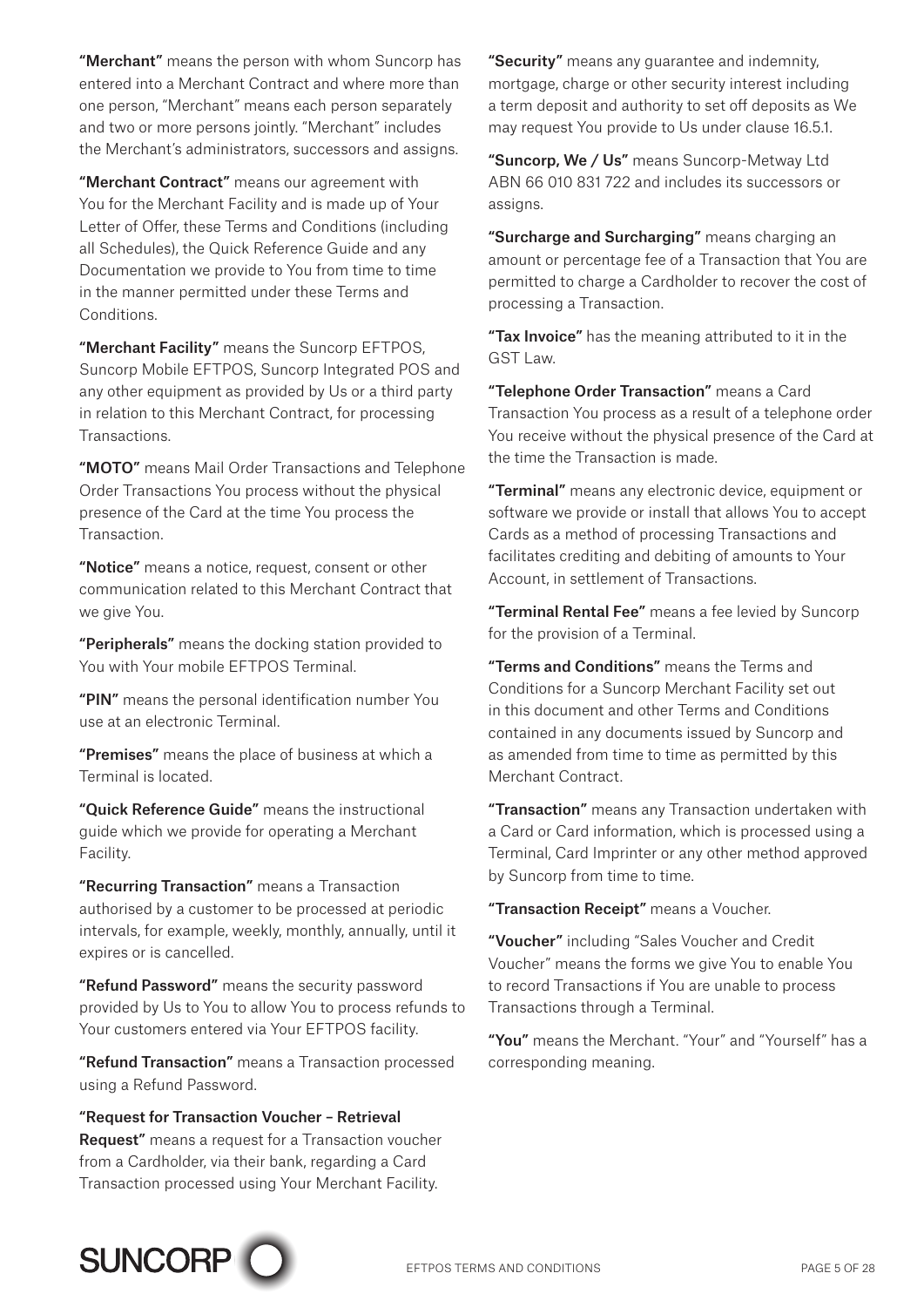# <span id="page-5-0"></span>3 Conditions

#### 3.1 Conditions You Agree to

You agree You will:

- process Transactions according to Your Merchant Contract;
- be bound by and will comply with the Terms and Conditions of Your Merchant Contract, and that these Terms and Conditions also apply upon expiry of the minimum term portion of Your contract;
- comply with all relevant laws, rules and regulations relating to the acceptance of Transactions for processing including the Card Scheme rules and regulations, standards and best practice guides as documented in the Merchant Contract;
- act in our interests in providing and promoting our Merchant Facilities and processes so Cardholders can effect Transactions with You;
- not act negatively on our brands or the goodwill of the Card Schemes or Suncorp;
- only submit Transactions for processing that have not infringed upon the intellectual property rights of another;
- allow Suncorp to process all Your Sales and Credit Vouchers under this Merchant Contract;
- not submit for processing any Transactions that are illegal;
- be bound by the terms of the Quick Reference Guide;
- be bound by any regulations, by-law or rules we make in the manner specified under Your Merchant Contract;
- comply with any Terms and Conditions we make about using a Terminal;
- authorise Us to obtain a copy of Your credit reference report at any time during this Merchant Contract, where permitted by law;
- make sure all information You give Us is true and correct;
- make sure all Transactions, Sales Vouchers and Credit Vouchers are completed in accordance with these Terms and Conditions and the Quick Reference Guide;
- clearly and prominently disclose to a Cardholder if a Surcharge will apply to the Transaction and the amount of the Surcharge (expressed as a dollar figure or a percentage), before the Cardholder enters into the Transaction;
- not charge a fee for giving a Cardholder cash where the Card used is a Debit Card;
- follow all the procedures we give You in these Terms and Conditions as well as the Quick Reference Guide for making a sale or refund;
- immediately change the Refund Password provided to You at the time of installation and regularly thereafter, no less than monthly;
- protect Your Refund Password from unauthorised usage as we will not be responsible for any unauthorised refunds processed through Your Terminal;
- maintain secure computing equipment. This may include but is not limited to:
	- installing reputable firewalls, anti-spam or antivirus software;
	- regularly installing vendor supplied security patches; and
	- limiting the installation of software from unknown sources;
- advise Us immediately if Your Merchant Facility is lost, stolen, damaged or tampered with;
- keep confidential any Cardholder information You receive;
- not connect Us in any binding way with the sale of goods and services.
- if applicable, disclose to a Cardholder if there is a cancellation policy and/or terms & conditions relating to the Transaction;
- not request or allow a Cardholder to disclose their PIN number or retain the Cardholders Card without a request from Us to do so;
- not to hold a Cardholder's PIN or Card security code as part of a book up arrangement;
- not process Transactions on behalf of any other businesses through Your Terminal;

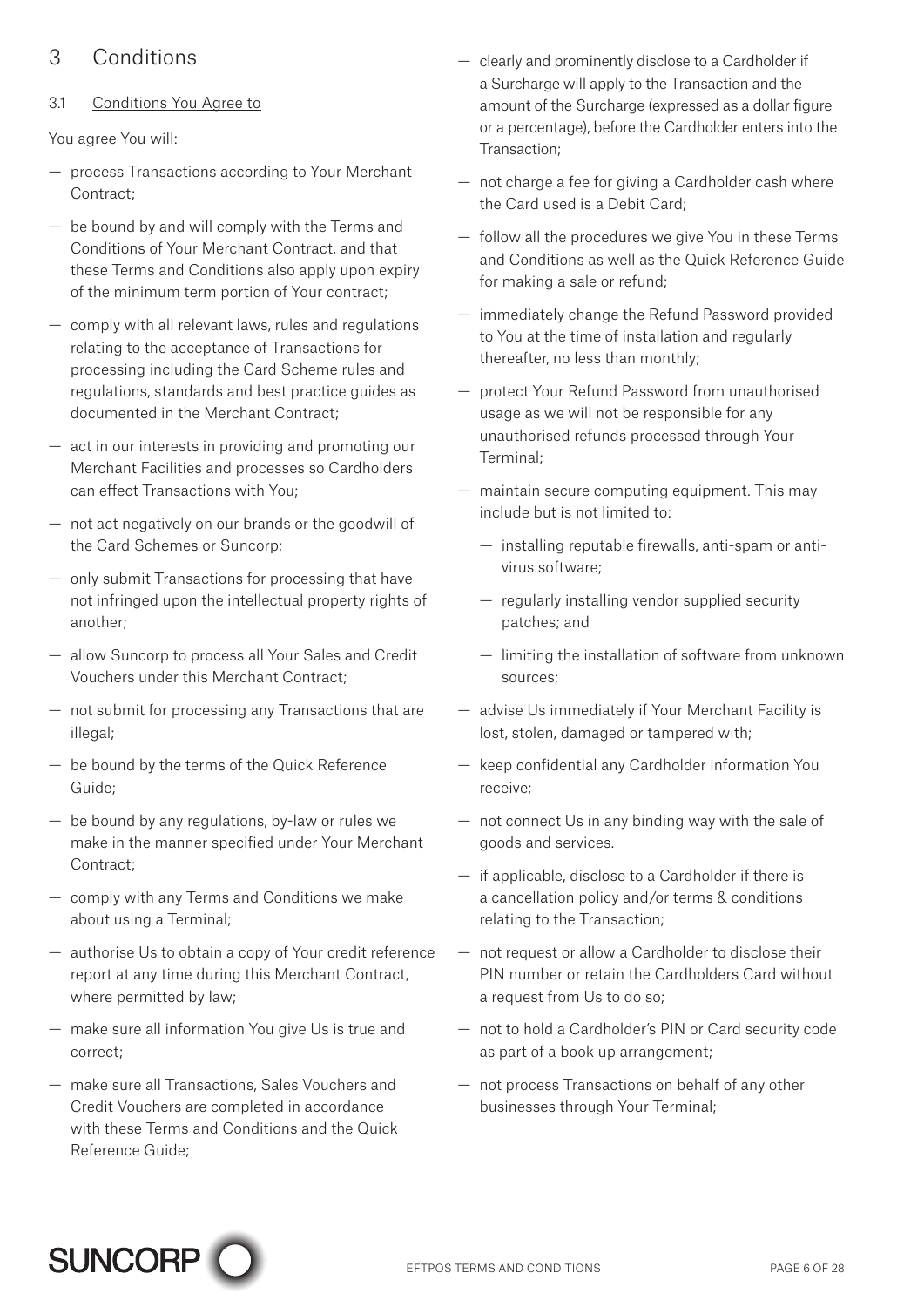- <span id="page-6-0"></span>— if You make changes to Your business please advise Us by calling 13 11 55. Changes include:
	- change of ownership/ directors;
	- change of postal or site address;
	- change of telephone number; and
	- change of email address.

Some changes You make, require prior approval from Us and updating of information stored in Your Terminal.

Changes requiring prior approval are:

- change to the nature of Your business;
- change refund limits and counts; and
- acceptance of MOTO Transactions.
- 3.2 Conditions We Agree to

We agree we will process all valid Transactions, Sales Vouchers and Credit Vouchers You accept under this Merchant Contract.

# 4 Terminals and Other Equipment

This section of the Terms and Conditions is only applicable if we have supplied You with the EFTPOS Terminal, software or other equipment.

4.1 Equipment Supply

We will supply You with a Terminal, any necessary Peripherals, a Card Imprinter, Transaction Vouchers, and if requested, a Car Charger. The fees, costs and charges payable for equipment are set out in Your Letter of Offer.

#### 4.2 Using a Terminal

You must only use our Terminals according to the instructions in these Terms and Conditions, the Quick Reference Guide and any Documentation we provide You from time to time.

#### 4.3 Installing a Terminal

4.3.1 You must prepare a suitable site for installing the Merchant Facility. This site must meet our specifications and have a power and relevant communications supply in close proximity to where the Terminal will be installed. You must pay for the cost of site preparation. Any Merchant Facility installation costs are paid by Suncorp.

- 4.3.2 Where applicable, You must arrange for a communications supplier to install a communications line for the purpose of connecting a Terminal. We are not responsible for keeping the communications line in order.
- 4.3.3 Secure Environment The Merchant Facility must be located in a secure and safe environment and regularly checked for any skimming devices. For example, position the Terminal in a location where:
	- the Terminal is away from water, liquid spillage and extreme heat;
	- it is accessible to customers to enter their PIN;
	- PIN entry into the Terminal by the customer / Cardholder cannot be seen, identified or recorded by other people;
	- PIN entry into the Terminal cannot be photographed by security cameras or reflected by mirrors or other devices;
	- the Terminal is not easily tipped or likely to fall from its position;
	- it is close to Your cash register and a telephone and is away from any obstructions such as extension cords for safety purposes;
	- the Terminal is not left unattended.

#### 4.4 Moving a Terminal

You cannot move one of our Terminals unless You tell Us in writing and we agree, our consent not to be unreasonably withheld. You agree to pay all the costs incurred in moving a Terminal.

#### 4.5 Upgrading Equipment

We may upgrade Your software or terminal when required to do so.

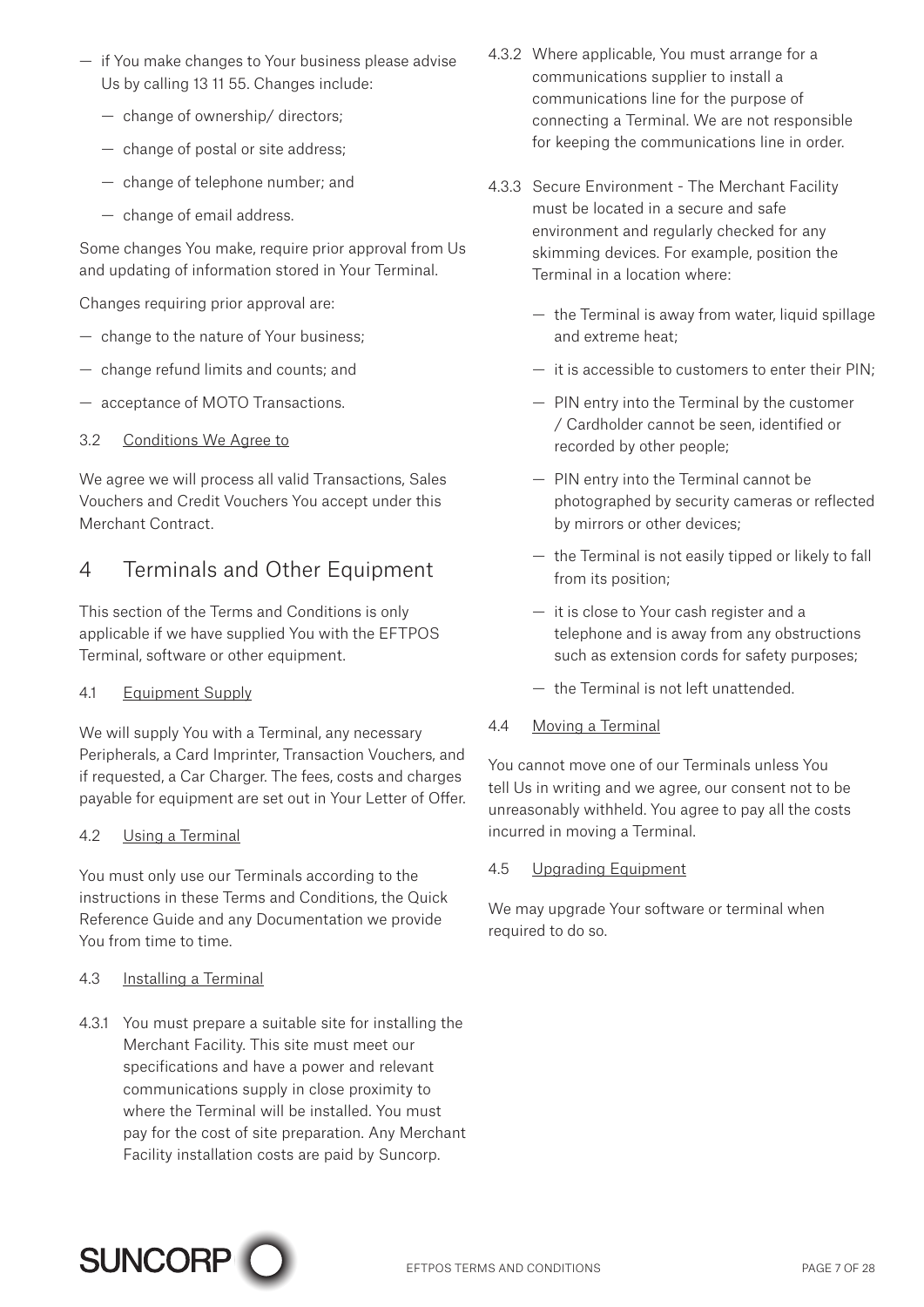- <span id="page-7-0"></span>4.6 Care
- 4.6.1 Subject to clause 4.6.2 below, we maintain our Terminals and Peripherals at our expense. Only our employees, contractors or agents can service or repair our Terminals and Peripherals.
- 4.6.2 You must act in accordance with our directions for the care and protection of our Terminals and Peripherals. If the Terminal and/or Peripherals need repair or replacing because You misused or neglected it, You must pay the cost of repairs or replacing it.
- 4.7 Breakdowns
- 4.7.1 You must tell Us immediately if a Terminal and/ or Peripherals are faulty so we can repair the Terminal and/or Peripherals as soon as possible.
- 4.7.2 If the Merchant Facility or communications line is faulty, You can process Transactions manually using Fallback Vouchers until the fault is repaired. Refer to clause 7.2 of these Terms and Conditions for information on processing Fallback Vouchers.
- 4.7.3 Replacement Car Chargers can be purchased by calling Us on 13 11 55.
- 4.8 Access

Subject to the provision of reasonable notice by Suncorp, You must let our employees, contractors or agents enter Your premises during normal business hours to inspect, maintain, replace or remove our Terminal and/or Peripherals, Card Decals, stationery (excluding EFTPOS rolls) and any other Suncorp property You have in Your possession or control.

#### 4.9 Ownership

Terminals and Peripherals remain the property of Suncorp. You are responsible for any loss or damage to a Terminal and/or Peripherals that is caused by fire, theft, explosion, flood, civil commotion or other act in or around Your premises. If a Terminal and/or Peripherals are lost or damaged we will charge You for the reasonable cost of repair or replacement and You must pay for repairs or replacement except where any losses arise from fraud, negligence or willful misconduct of Us, Our Authorised Officers, Our inspectors, valuers, surveyors or agents.

Any Car Chargers You have purchased are Your property. If required, replacement Car Chargers can be purchased by calling Us on 13 11 55.

#### 4.10 Training

We give You a Quick Reference Guide and provide initial training during the installation of the Terminal, at our cost to the person nominated by Yourself. This person must be available at the time of installation. You are responsible for training people You authorise to operate the Terminal and/or Card Imprinter.

#### 4.11 Insurance

You must have insurance, which covers our Terminal/s for its maximum insurable value. The insurance is to cover the loss or damage to a Terminal caused by the events referred to in Clause 4.8.

### 5 Cards

- 5.1 Cards Accepted
- 5.1.1 You can process Transactions for:
	- all Cards displaying the Mastercard or VISA Card Scheme logo, or their international affiliates for Transactions, involving a Credit Card; and
	- all Cards issued by member financial institutions (Banks, Building Societies and Credit Unions) displaying the EFTPOS symbol for Transactions involving a Debit Card.

Unless we authorise You to and You have a separate agreement with other schemes (e.g. American Express, Diners Club, JCB) You cannot process Transactions for those schemes. If we authorise You to process Transactions for other schemes we can charge You a fee.

5.1.2 Cash Out Transactions.

You can only supply cash out as part of a Transaction where the Transaction is made using a Debit Card.

Under no circumstances are You allowed to provide cash out:

- when a Credit Card is used for a Transaction; or
- when Your Merchant Facility is offline and a Fallback Voucher is processed.

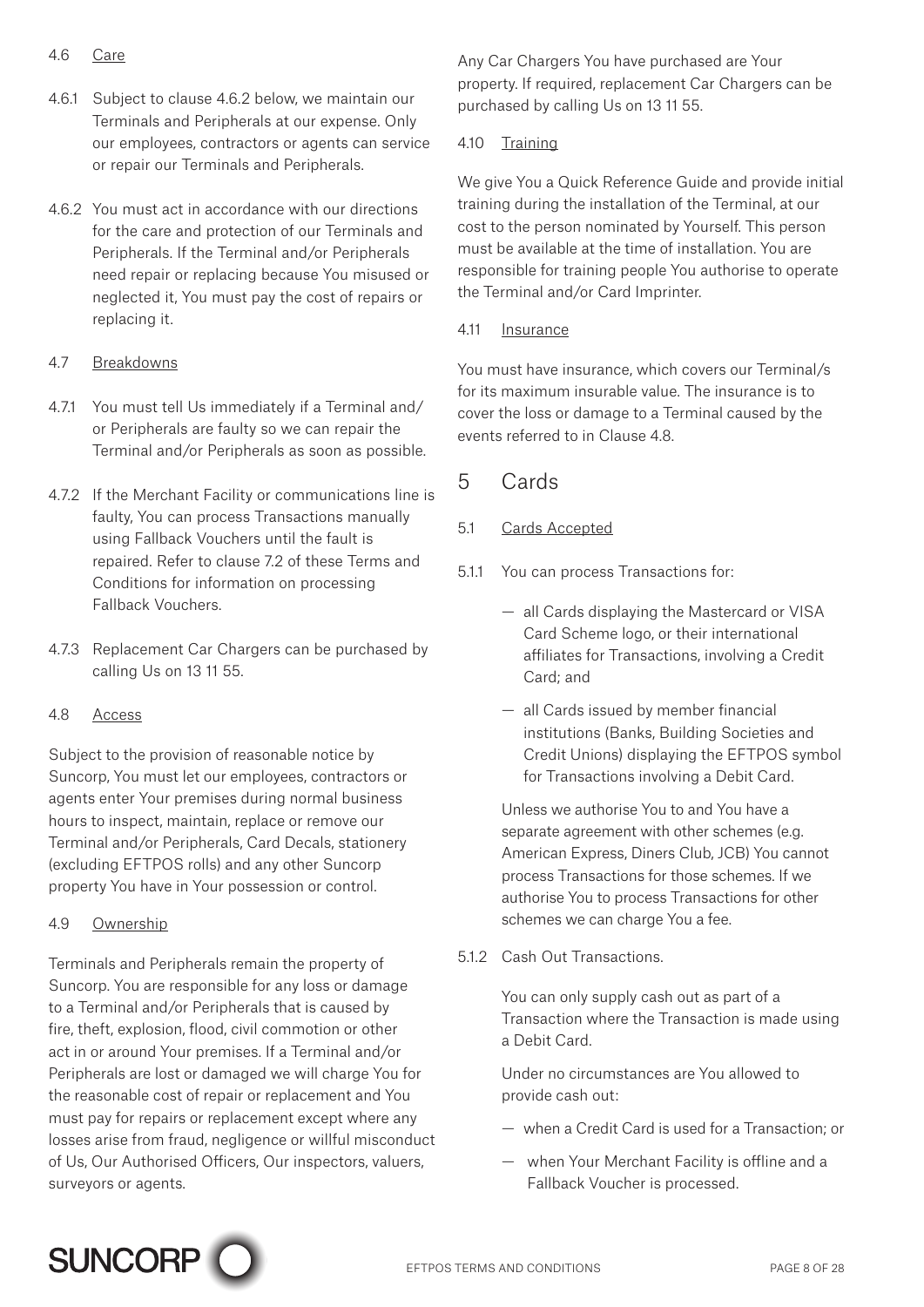#### <span id="page-8-0"></span>5.2 Not Accepting Cards

- 5.2.1 You must not process Transactions for Cards when:
	- we ask You not to; or
	- after this Merchant Contract has ended.
- 5.2.2 If You no longer process Transactions You need to stop displaying Card decals and publicity material pursuant to this Suncorp Merchant Contract.

#### 5.3 Card Decal Display

You need to display all Card Decals at the point of sale interaction to indicate to Your customer that You accept these Cards. The Card Decals must be clearly visible to the public and the preferred location is at Your store entrance, a nearby window or the door to Your business location.

If You don't have face to face interaction with Your customers, then these Decals must be displayed wherever You display Your payment options.

## 6 Cardholder Creditworthiness

Just because a Cardholder has been issued with a Card or has had a Transaction processed or Authorisation given in respect of a Transaction, it does not guarantee or confirm:

- the validity of the Transaction;
- the identity of the Cardholder;
- the creditworthiness of the Cardholder; or
- that You have followed the Terms and Conditions of this Merchant Contract.

You cannot make a claim against Us that we have guaranteed or confirmed any of these matters as a result of Us supplying the Merchant Facility.

## 7 Processing Transactions

7.1 General Obligations

**SUNCORP** 

You must:

— only use authorised Terminals, Vouchers and Card Imprinters issued by Suncorp for processing Transactions under this Merchant Contract;

- only process MOTO Transactions if we have expressly agreed to this in writing;
- insert any EMV Cards into the chip reader on the Terminal when they are presented for payment;
- prominently display or make accessible to the customer upon request, a fair policy, which deals with:
	- refunds and disputes;
	- disputes associated with Mail Order/Telephone Order Transactions. Your refund policy should be displayed on Your website where applicable;

and

- issuing and processing Vouchers for the return of goods or for Transactions processed by You but not authorised by the Cardholder;
- if applicable, Your cancellation policy;
- if applicable, any terms & conditions relating to the Transaction, including any Surcharge that You may apply;
- process all Transactions immediately through the Terminal / Transaction processing software;
- where known to You process all reversal or adjustment Transactions within thirty (30) calendar days of the original Transaction if the original Transaction was in error;
- not split a sale between 2 or more Credit Cards. (If You do this You will be liable for the full amount of the sale);
- $-$  not split a sale to avoid entering a pin number when processing a Contactless Transaction;
- only submit the Transaction for processing / deposit a Transaction receipt once:
	- the Transaction is completed;
	- the goods or services have been shipped or provided;
	- or
	- the purchased service is provided.
- allow the Cardholder to pay a portion of the Transaction on their Card and the remaining balance in cash / cheque;

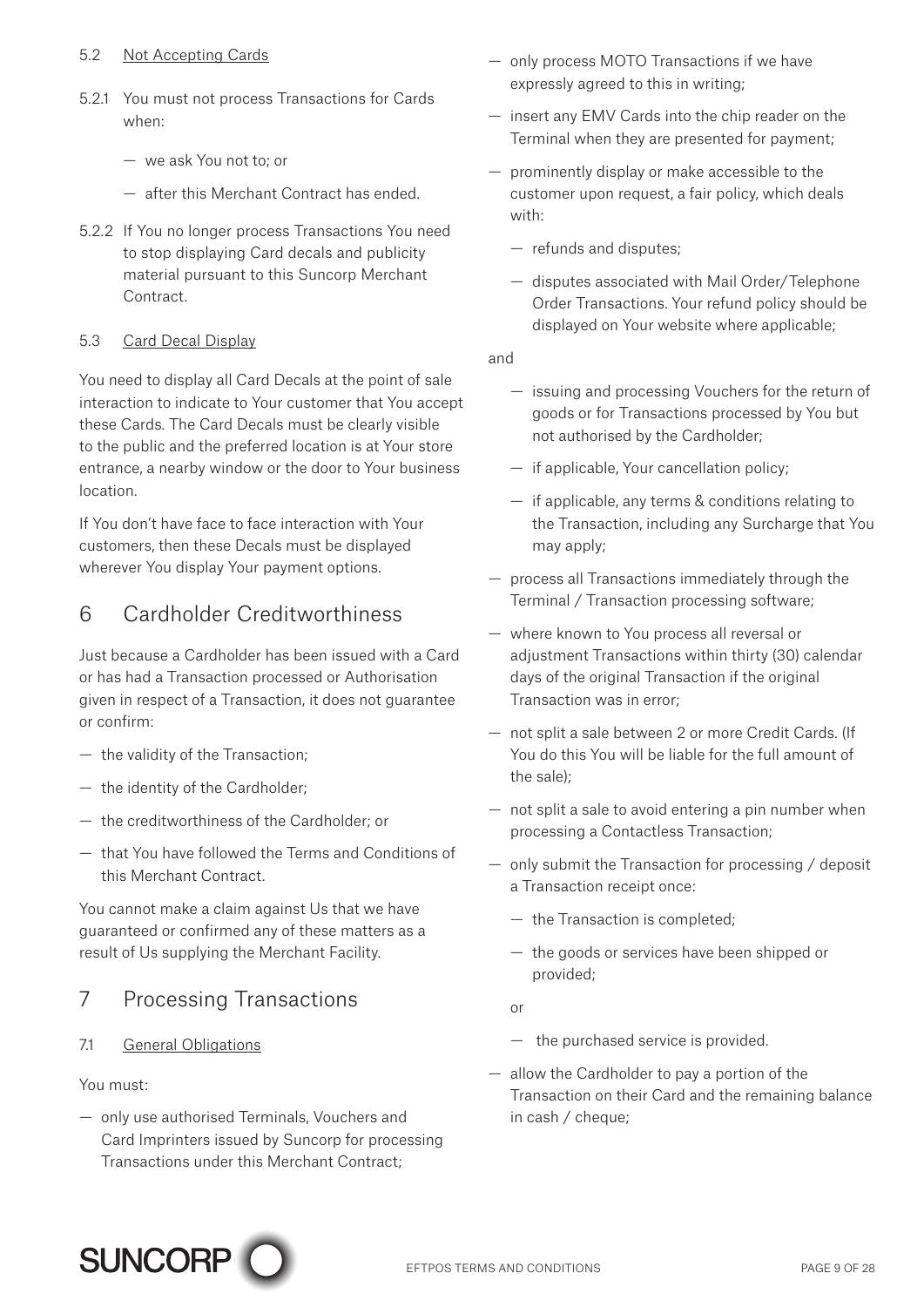- <span id="page-9-0"></span>— process all Transactions in Australian dollars unless we authorise You in writing to do otherwise;
- use reasonable care to detect forgeries or unauthorised use of a Card by:
	- comparing the signature on the Card with the signature on the receipt to make sure they match.

An example of where a signature on the receipt to the Card doesn't match would be if the signature panel showed Bob Smith, but the sales receipt showed Jan Smith. In these situations the merchant should contact Us for instructions regarding processing of the Transaction.

— compare any photograph on the Card with the Cardholder and ensure they match.

You are liable for any Transaction if we, acting reasonably are not satisfied that it has been processed according to Your Merchant Contract.

- ensure that the Card is signed when completing a Transaction. If the signature panel is blank You must:
	- obtain an Authorisation;
	- ask the Cardholder to provide identification (but You do not need to record this information);
	- require the Cardholder to sign the Card; and
	- not accept the Transaction if the Cardholder refuses to sign the Card.
- ensure that if You are suspicious of the Card at all to contact Us for instructions. This would include discrepancies in the signature, if the photographic identification is uncertain or the last four digits of the embossed account number do not match the four digit truncated account number on the signature panel (the last point is applicable to VISA Cards only);
- not process a Transaction that has previously received a declined Authorisation message;
- not process a Transaction or refund against a Card as a method to transfer funds;
- not process a Transaction or refund if it represents the payment of wages or salaries;
- not process a Transaction or refund using Your own Card as a method to transfer funds between Your accounts;
- not complete a secondary Card read once an authorization has been obtained by inserting or tapping the Card;
- not process transactions on behalf of other Merchants, businesses or people.
- 7.2 Processing Fallback Vouchers

#### IMPORTANT

You must not complete Fallback Vouchers if You have a Terminal that is working properly. If You do this You will be liable for the full amount of the Fallback Voucher.

7.2.1 If Your Terminal is not working because it is faulty or the EFTPOS system is not available, You can complete a Fallback Voucher.

> An Authorisation must be obtained, regardless of the amount, in this circumstance prior to completing the sale.

All attempts must be made to use the Terminal when accepting Transactions.

7.2.2 Completing a Fallback Voucher

Where You complete a Fallback Voucher, You must:

- submit a Voucher to Us within 3 Banking days of processing the Transaction;
- record all items for a Transaction on a single Voucher;
- obtain telephone Authorisation if the amount of the Transaction is more than Your Floor Limit (if You do not do this You will be liable for the amount of the Transaction); and
- use the Card Imprinter and the correct Voucher to record the Transaction.

It is Your responsibility to have correctly identified and warranted the Cardholder's identity. You must:

- have the Cardholder sign the Voucher once the Transaction amount has been entered on the Transaction receipt;
- give the Cardholder their copy of the Voucher as soon as You complete the sale; and
- not permit the offering of cash out to Cardholders whilst You are processing transactions using Fallback Vouchers.

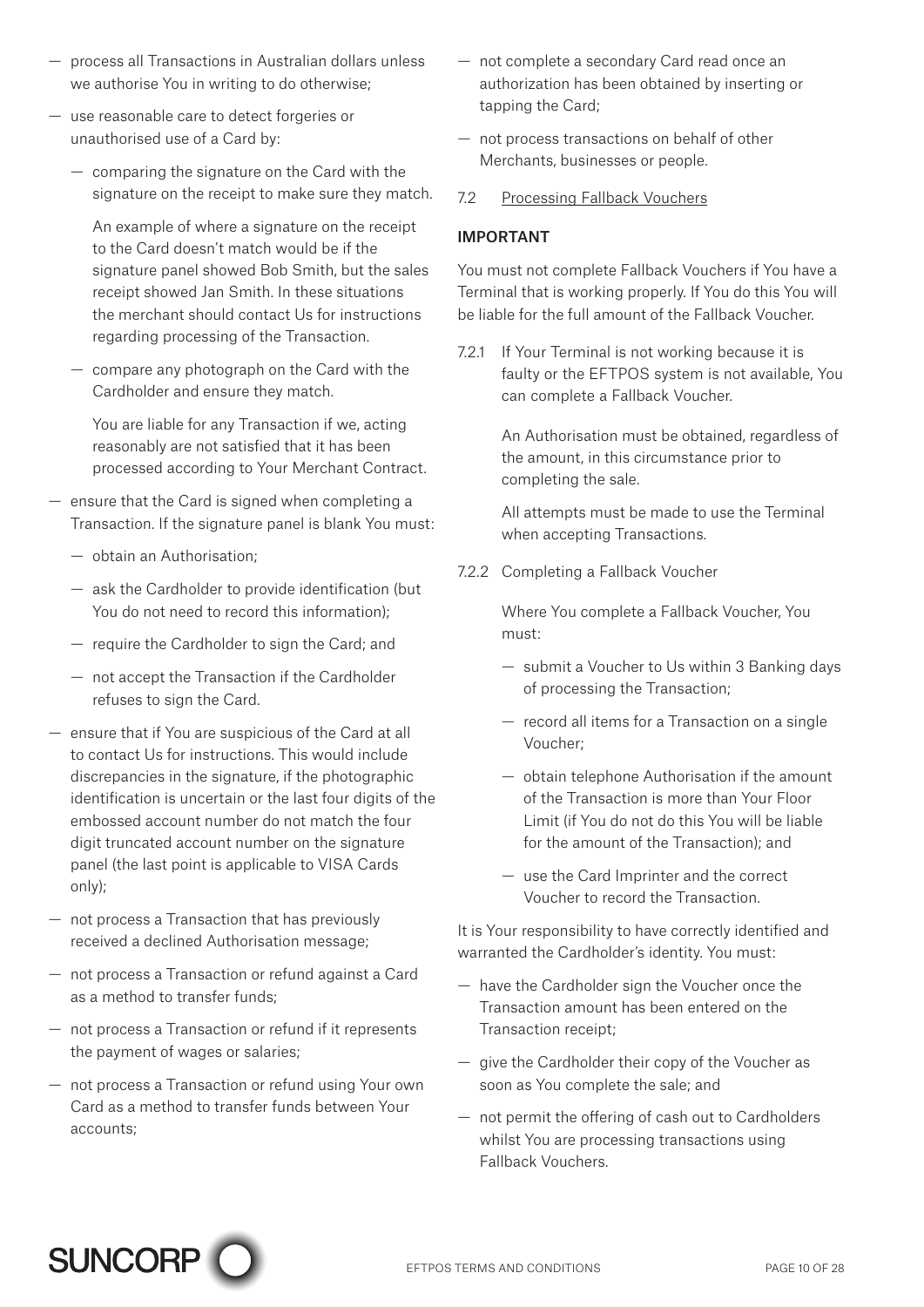<span id="page-10-0"></span>Prior to completing the sale, check that the information on all Voucher copies is identical. The Voucher information should include:

- Transaction amount;
- date (and time if practical);
- a description that identifies the goods or services sold;
- Authorisation number;
- the account type;
- details of the Card and Merchant; and
- the Cardholder's signature.
- 7.3 Processing Refund Transactions
- 7.3.1 When processing Refund Transactions, You must not refund the Transaction or any part of the Transaction in cash or by cheque, unless the original card is no longer available or an initial attempt to process a Refund Transaction to the original card is unsuccessful.
- 7.3.2 You must:
	- complete a Refund Transaction to the same Card that was used to make the original purchase, unless the original card is no longer available or an initial attempt to process a Refund Transaction to the original card is unsuccessful even where the Refund Transaction is for a lesser amount than the original purchase amount.
	- ensure that the value of the Refund Transaction is not greater than that of the original Transaction.
	- protect Your Refund Password and advise Us if for any reason You think Your password has become known to persons other than those You have authorised to complete Refund Transactions. You should not visibly display Your Refund Password.
- 7.3.3 You are liable for any unauthorised Refund Transactions processed and any unauthorised use of the Refund Password.
	- immediately change the Refund Password provided to You at the time of installation and regularly there after at least monthly.
	- immediately change the Refund Password following any staff changes.
- protect Your Refund Password from unauthorised usage as we will not be responsible for any unauthorised refunds processed through Your Terminal, unless the liability arises from the fraud, negligence or willful misconduct of Us or Our Authorised **Officers**
- 7.4 Authorisation and Floor Limits
- 7.4.1 You must obtain an Authorisation for all:
	- Transactions when Your Terminal is unable to read the chip or magnetic stripe (if one is present) on the Card;
	- Fallback Vouchers or offline Transactions that are over Your Floor Limit;
	- Transactions where You are suspicious of the Card being used – refer Section 7.1 for more details;
	- Transactions where the Card is not signed refer Section 7.1 for more details;
	- the Transaction receipt can't be imprinted even though the Card is present;
	- the Transaction is a Recurring Transaction and the previous Authorisation request was declined;
	- and
	- non-face-to-face Transactions, regardless of the Transaction amount.

An Authorisation is not a representation or warranty by Us that the Transaction has been made or authorised by the legitimate Cardholder. An Authorisation only confirms that there are sufficient funds available at the time the Authorisation is given, to cover the purchase and that the Card has not been reported lost or stolen. It does not guarantee or confirm the Transaction in relation to the matters set out in clause 6 of these Terms and Conditions nor does an Authorisation protect You from a subsequent Chargeback.

- 7.4.2 We set Your Floor Limit, which may change from time to time.
- 7.4.3 If an Authorisation is given, You must write the Authorisation code on the Voucher. If You do not record the Authorisation code on the Voucher You will be liable for any chargebacks related to the Transaction.

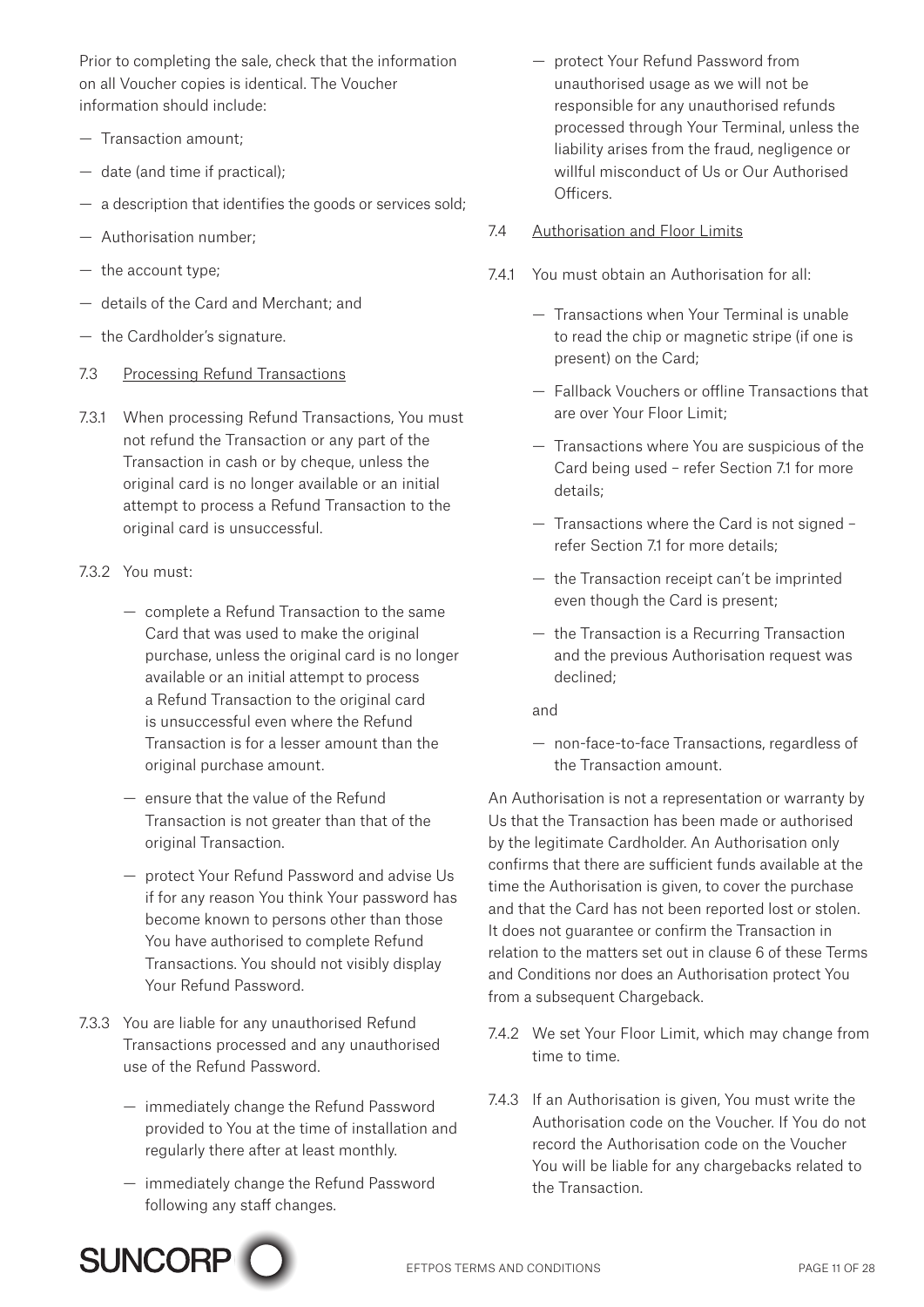#### <span id="page-11-0"></span>7.5 Cardholder Information Data Security Standards

If You or any third party contracted by Yourself store Card related payment information in any format You and the third party need to comply with the Global Payment Card Industry Data Security Standard (PCI DSS ). The PCI DSS standard is designed to protect the confidentiality, availability and integrity of customer data. Suncorp may ask You to show compliance to these standards at Your cost via a self-assessment (SAQ) questionnaire, a network scan and/or an on-site security assessment using Card Scheme qualified personnel. The PCI Standard consists of 12 key requirements for protecting the Cardholders; account and Transaction information.

The 12 key requirements of the PCI DSS Standards are:

- install and maintain a firewall configuration to protect data;
- do not use vendor-supplied defaults for system passwords and other security parameters;
- protect stored data;
- encrypt transmission of Cardholder data and sensitive information across public networks;
- use and regularly update anti-virus software;
- develop and maintain secure systems and applications;
- restrict access to data by business need-to-know;
- assign a unique ID to each person with computer access;
- restrict physical access to Cardholder data;
- track and monitor all access to network resources and Cardholder data;
- regularly test security systems and processes;
- maintain a policy that addresses information security;
- de-identifying and deleting account information before disposing of materials containing account information; and
- not retaining or storing CVV2 or magnetic stripe data subsequent to the authorisation of a Transaction.

If an account data compromise occurs at Your business we may pass any penalties levied by the Card Schemes and the charges relating to the investigation onto You.

For further information on PCI DSS please refer to suncorp.com.au/banking

7.6 Applying a Surcharge to Transactions

If You apply or want to apply a Surcharge to a Transaction performed on the Terminal You must:

- charge a price for goods and services that is comparable regardless of whether the payment is made using cash or a Card;
- ensure the Surcharge is added to the Transaction amount and not collected separately;
- clearly disclose any Surcharge amount prior to processing the Transaction, this notice must be in a minimum of an Arial 16 point font;
- disclose to the Cardholder before the completion of a Transaction, the amount of any Surcharge that You will charge to cover the costs of processing the transaction;
- provide the Cardholder with the opportunity to cancel the Transaction once informed of the Surcharge without the Cardholder incurring any costs;
- ensure that any amount that You Surcharge is not in excess of what is described as the reasonable cost of acceptance;
- allow an audit or assessment to be performed where required by any regulator or government body to determine that the Surcharge amount being applied is acceptable;
- cover the costs of any audit or assessment that may be required;
- reduce the amount You are Surcharging if requested to do so; and
- ensure when processing a Refund Transaction against a Transaction that had a Surcharge applied that the Transaction amount and full Surcharge amount is refunded to the Cardholder.

The reasonable cost of acceptance includes:

- the merchant service fee or the Suncorp Service Fee and Interchange Rate Fee;
- monthly Terminal rental;
- any other monthly or annual fees included on the monthly merchant statement;
- costs payable to payment service providers;

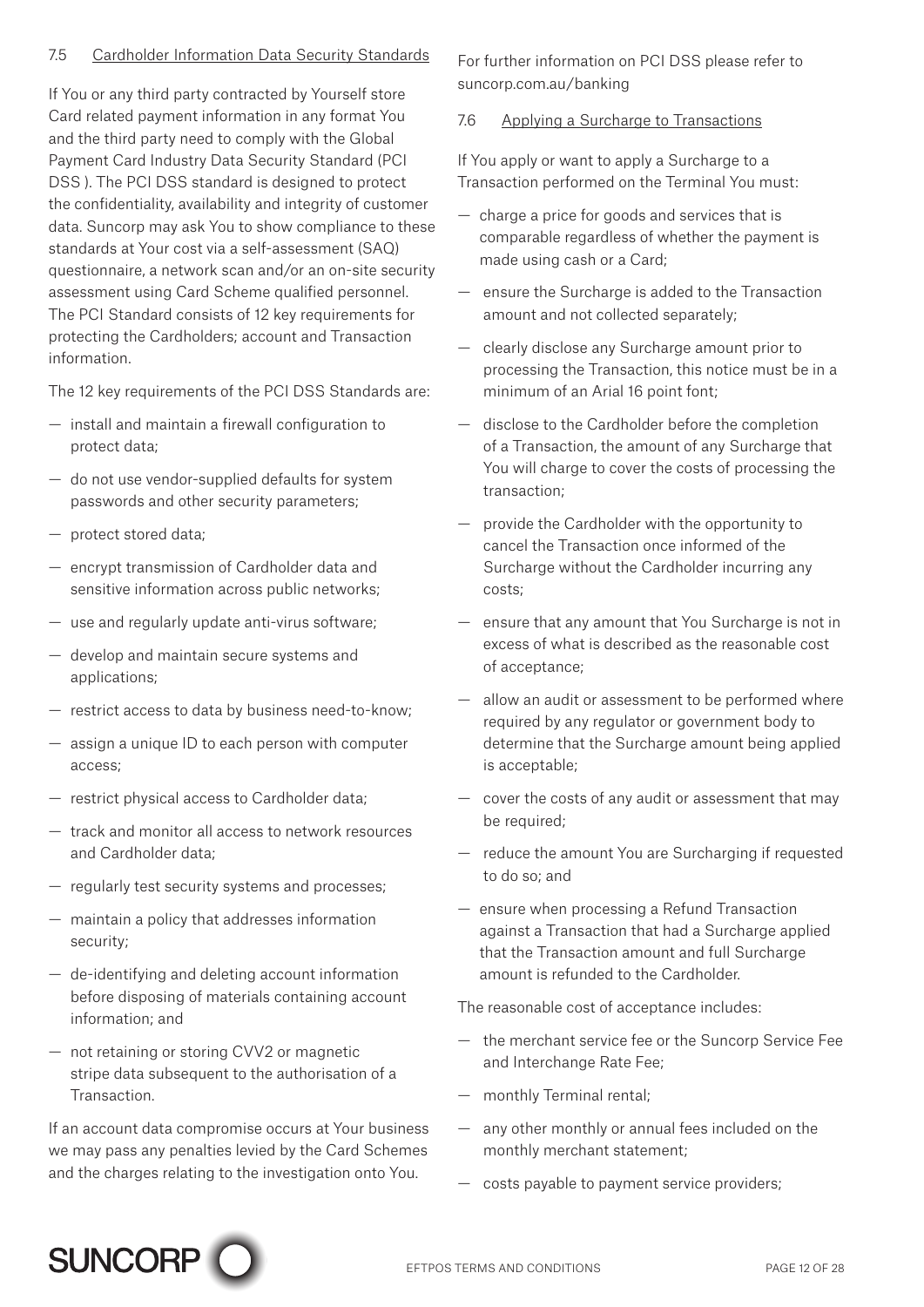<span id="page-12-0"></span>— merchant's own costs related to Card acceptance such as purchasing and maintaining a Card acceptance infrastructure, line and communications charges related to the use of the Terminal.

You will be responsible to pay any fines or penalties associated with the non compliance of these surcharging rules.

#### 7.7 Processing Contactless Transactions

You will be provided with a Contactless Terminal which enables You to process Contactless Transactions.

The Contactless Terminal will prompt You to insert or swipe the Card if the Transaction cannot be processed via the contactless reader.

You are required to follow the prompts on the Terminal to process a Transaction and obtain the necessary Authorisation.

You are only required to provide the Cardholder with a copy of the transaction receipt if requested by the Cardholder.

# 8 Mail Order/Telephone Order (MOTO) Transactions

To the extent that there is any inconsistency between this clause and any other clause within these Terms and Conditions, this clause will apply.

When processing MOTO Transactions using Your Merchant Facility You acknowledge that You will be liable for all Cardholder disputed Transactions unless the liability arises from the fraud, negligence or willful misconduct of Us or Our Authorised Officers.

#### 8.1 General

The Floor Limit for all MOTO Transactions is Nil and as such each MOTO Transaction processed through the Terminal will automatically obtain an Authorisation.

If Your Terminal is not working and a Fallback Voucher is used, an Authorisation is to be requested and obtained for all Transactions irrespective of the Transaction amount before the goods or services are provided.

All Transactions are to include the Card expiration date and where possible obtain the Card's 3 or 4 digit security code eg CVV/CVC.

It is accepted that Transactions based on mail or phone orders may be completed without the Cardholder's signature. You must in these instances print on the signature line either:

- TO Telephone Order;
- MO Mail Order;
- Signature on File Express Checkout;
- Guaranteed Reservation / No Show; or
- Partial/full prepayment transaction.
- 8.1.1 For all MOTO Transactions You must provide the Cardholder with a Receipt containing the information set out below, as soon as possible after processing the Transaction:
	- Transaction amount;
	- date (and time if practical);
	- a description that identifies the goods or services provided;
	- the account type; and
	- details of Card and Merchant.
- 8.1.2 For all Telephone orders, in addition to providing the information required in clause 8.1.1, You must also provide a receipt number for the Transaction and keep a record of it.
- 8.1.3 For all Mail Order Transactions, You must not provide the Cardholder with a receipt unless the:
	- Transaction is completed;
	- goods or services are shipped or provided; or
	- purchased service is performed.

The only exception to clause 8.1.3 is detailed within Section 9 Hotel/Motel Reservation Transaction Requirements.

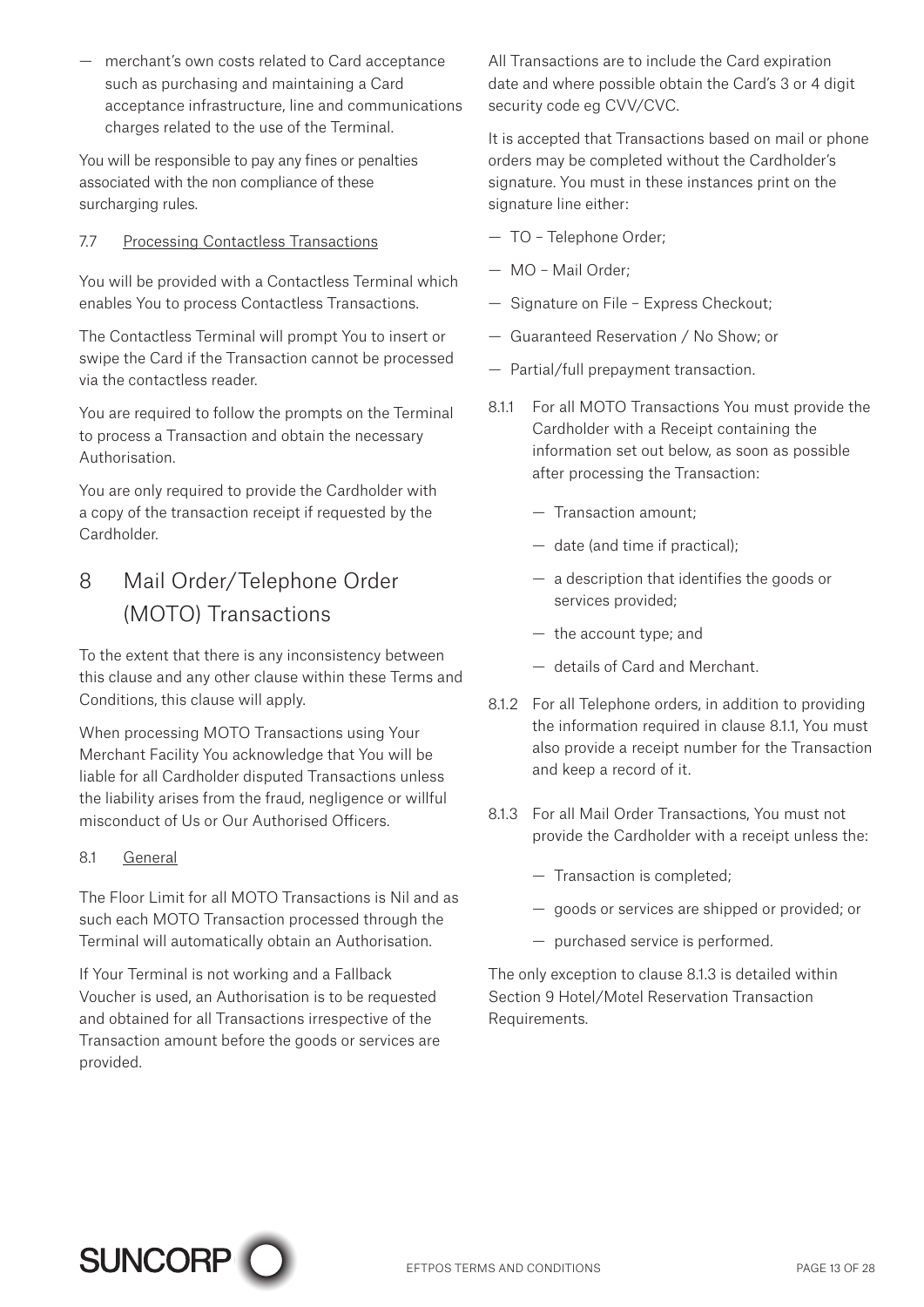#### <span id="page-13-0"></span>8.1.4 Processing MOTO Transactions:

- **Step 1** You need to obtain Suncorp's authority to process these types of Transactions. Approval, if granted, will only allow You to accept Credit Card Transactions in this manner.
- **Step 2** Once approval is granted You can commence promoting Your products with this payment type as a customer payment option.
- **Step 3** The Cardholder is to complete Your mail order form or where a telephone order provide You with the details to complete the order form, and provide their relevant details. Ensure that the Cardholder has signed this form where a mail order.
- **Step 4** Once this form is received, You may process the Transaction (refer to Your Quick Reference Guide).

If the Transaction is approved You should dispatch the goods on the same day as the Transaction date.

You can only display approved Visa & Mastercard logos in Your advertising material.

Customer order forms are to contain the following information:

- Cards accepted Visa & Mastercard;
- full Card number and the cards 3 or 4 digit security code found on the signature panel e.g. CVV / CVC;
- full name of the Cardholder as it appears on the Card;
- Cardholder's address;
- details of the goods / services You are selling to the cardholder including GST;
- cost of goods / services to the Cardholder as well as showing any additional charges; and
- signed statement from the Cardholder authorising You, the Merchant, to charge the goods or service to the Cardholder's account.

You also need to display Your business name and address and details of the delivery instructions. It is recommended to send goods to home / business addresses and not post office boxes. This is to assist in minimising fraud.

# 9 Hotel/Motel Merchants – Transaction Processing Requirements

#### If You are a Hotel/Motel Merchant, the following additional Terms and Conditions apply:

9.1 Hotel/Motel Reservation Service

If You accept Hotel/Motel reservation Transaction instructions, the following additional Terms and Conditions apply and You need to participate in the Hotel/Motel Reservation Service. This service stipulates that when processing Transactions a Merchant must:

- obtain the Cardholder's name, Card number, name embossed on the Card and Card expiration date for its billing information;
- quote the reserved accommodation rate and the exact name and physical address of the accommodation location;
- inform the Cardholder that one night's lodging will be billed if the Cardholder has not either:
	- registered by check-out time the day following the scheduled arrival date; or
	- properly cancelled the reservation;
- provide a reservation/confirmation code and advise the Cardholder to retain this in case of a dispute;
- $-$  if requested by the Cardholder, provide written confirmation of the following information:
	- Cardholder name, Card number and Card expiration date;
	- Confirmation code;
	- Exact physical address of the establishment;
	- The Hotel/Motel Reservation Service provisions relating to the Cardholder's obligation; and
	- Any other reservation details.
- 9.1.1 Cancellations.

You must:

- accept all cancellations prior to the specified time;
- not require cancellation notification more than 72 hours prior to the scheduled arrival date. If the Cardholder makes the reservation within 72 hours of the scheduled arrival date, the cancellation deadline must be no earlier than

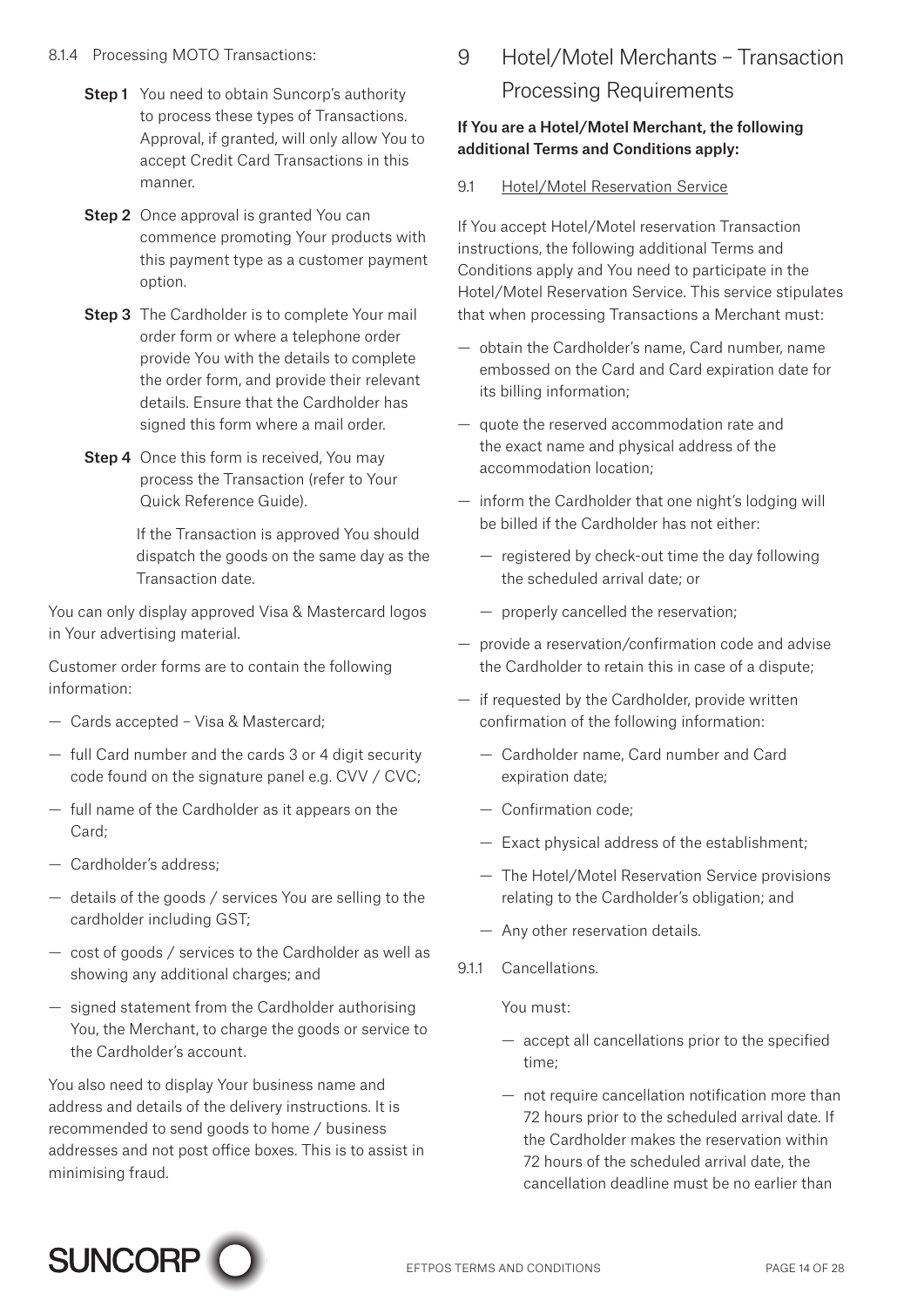<span id="page-14-0"></span>6.00pm Merchant outlet time on the arrival date or date guaranteed. If You require the Cardholder to cancel before 6.00pm for the outlet time on the date guaranteed then You must mail the cancellation policy, including the date and time that the cancellation privileges expire to the Cardholder;

— provide a cancellation code and advise the Cardholder to retain it in case of a dispute;

#### and

— if requested by the Cardholder, mail a confirmation of cancellation which is to include the Cardholder's name, Card number, Card expiration date, the cancellation code and any other cancellation details.

You must hold the room(s) available according to the reservation until check out time the following day if the Cardholder has not claimed or cancelled the hotel/ motel reservation. When this situation has occurred the Merchant must complete a Transaction that contains the following:

- amount of one nights lodging plus applicable tax;
- date of no show;
- assigned room number;
- Cardholder name, Card number and Card expiration date; and
- words 'No-Show" on the signature line of the Transaction Receipt.

If You have not held the room for the Cardholder and they arrive within the specified period, You are obligated to provide a room. If You are unable to provide a room, You are obligated to provide at no additional charge a comparable room and pay associated costs, or as otherwise agreed by the Cardholder until the reserved room becomes available.

If You have accepted a Cardholder's booking through a third party booking agency and the Cardholder cancelled their reservation according to the third party booking agency's cancellation policy and they have a cancellation number, then You cannot process a 'No Show' Transaction to the Cardholder's Card. These instances are to be resolved between You and Your appointed third party booking agent – not the Cardholder.

#### 9.2 Processing Hotel/Motel Merchant Transactions

#### 9.2.1 Pre-Authorisation Procedures

When the Transaction is initiated You must request a Pre-Authorisation for an estimated Transaction amount. You may estimate the Transaction amount for Pre-Authorisation based on the following:

- Cardholder's intended length of stay at check in time;
- room rate;
- applicable tax; and
- service charge rates.
- 9.2.2 Completing the Transaction.

When the customer checks out and the final Transaction amount is determined, the following applies:

- \* If the final Transaction amount:
- doesn't exceed Your estimated Pre-Authorisation amount by 15% then You are not required to obtain a secondary Pre-Authorisation – the initial Pre-Authorisation will be sufficient to cover the full Transaction amount; or
- exceeds Your estimated Pre-Authorisation amount by 15% then You must obtain a secondary Pre-Authorisation on the additional amount.
- 9.2.3 Subsequent Authorisation Requests

If the Card Issuer declines a subsequent Authorisation request, request an alternative payment method.

If a "pick up Card" response is received in response to a subsequent Authorisation request, You must pick up the and request an alternate payment method.

9.2.4 Charges for Loss, Theft, or Damage.

A charge for loss, theft, or damage must be processed as a separate Transaction from the original accommodation lodging. The Cardholder must authorise the charge after being informed of the loss, theft or damage.

# **SUNCORP**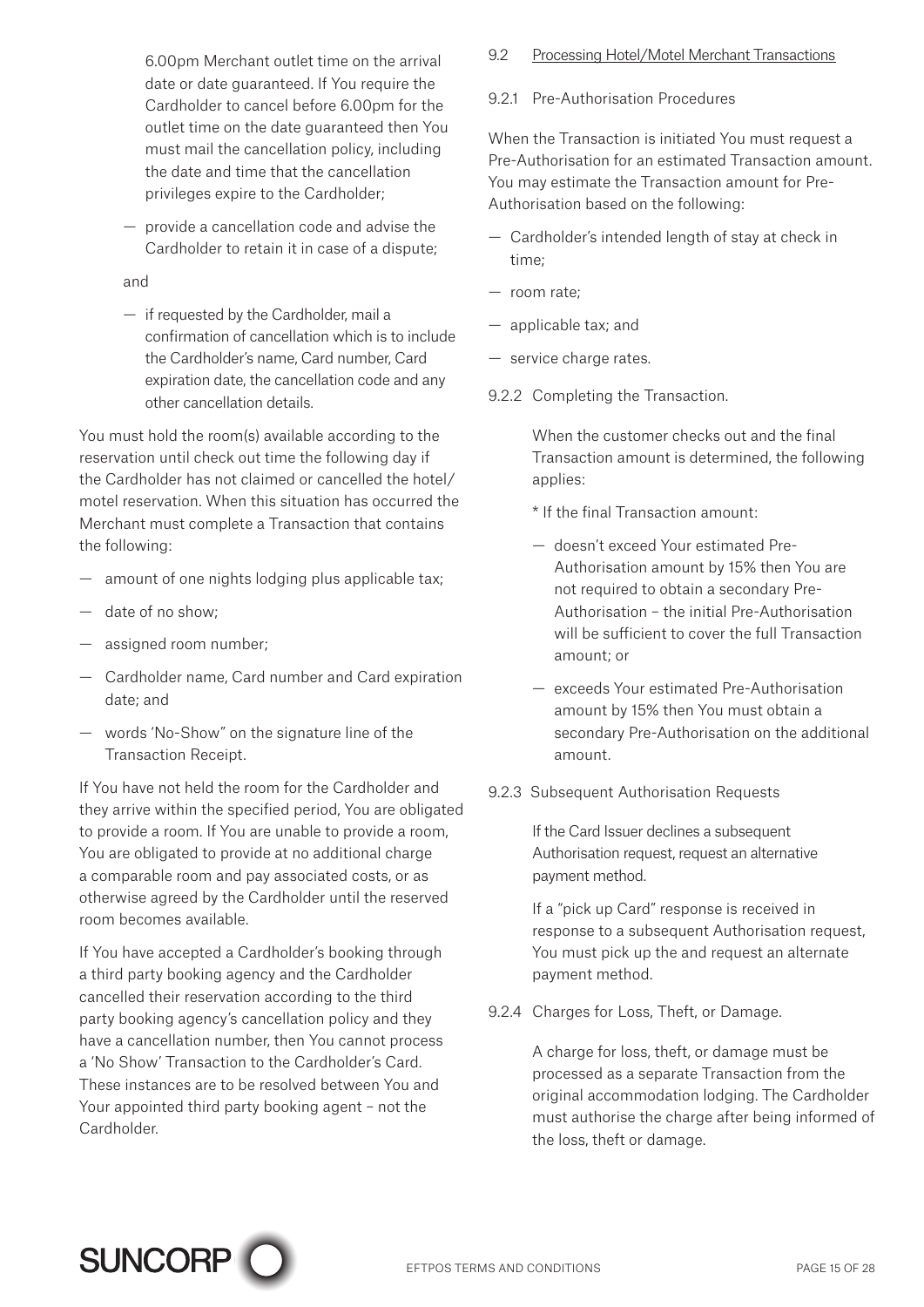#### <span id="page-15-0"></span>9.2.5 Delayed or Amended Charges.

For a delayed or amended charge Transaction You must:

- process the Transaction within 90 calendar days of the Transaction date of the related Transaction;
- only include such items as room, food or beverages charges;
- have the Cardholder's consent to be liable for delayed or amended charges;
- create a Transaction receipt that includes the words "signature on file"; and
- send a copy to the Cardholder at the address shown on Your records.

#### 9.3 Express Checkout Services

If You offer to Your customer an Express Checkout service then You must:

- offer this service as part of Your 'welcome pack';
- have the Cardholder complete and sign the "express checkout authorisation form". This form should include as a minimum:
	- name, address and phone number of the hotel/ motel;
	- Cardholder's name, address, room number, Cardholder signature and Card number; and
	- a statement that the Cardholder directs the hotel/ motel to charge his or her Card for the full bill and process this sales ticket without a Cardholder signature.
- imprint a Voucher with the Cardholder's Credit Card number and follow Your normal Authorisation procedures;
- on the Cardholder's departure, complete the final Voucher indicating the total amount of the bill and print legibly in the space allocated for the customer's signature, 'signature on file – express checkout';
- process the Transaction in the normal manner;
- mail a copy of the itemised bill, sales ticket and the express checkout authorisation form to the Cardholder at the address noted on the authorisation form within three business days after the Cardholder checks out; and

— keep a copy of all the Transaction information in the event of a Cardholder dispute.

# 10 Car Rental Merchants

If You are a Car Rental Merchant, the following additional Terms and Conditions apply:

- 10.1 Car Rental Transaction Processing Requirements
- 10.1.1 Pre-Authorisation Procedures

When the Transaction is initiated You must request a Pre-Authorisation for an estimated Transaction amount. The estimated Transaction amount for Pre-Authorisation can be based on the following:

- Cardholders intended car rental period;
- rental rate;
- applicable tax; and
- mileage rates.

You cannot include charges representing either the vehicle insurance deductible amount or the amount to cover potential damages when the Cardholder waives insurance coverage at the time of the rental. You must disclose to the Cardholder at the time of the rental the amount for which the Pre-Authorisation was obtained.

10.1.2 Charges for Loss, Theft or Damages.

A charge for loss, theft, or damage must be processed as a separate Transaction from the original Car Rental Transaction. The Cardholder must authorise the charge after being informed of the loss, theft or damage once You are able to provide a reasonable estimate of the cost to repair the damages etc. If the Cardholder chooses to pay for the repairs using their Card, You must:

- prepare a specific sales voucher with proof of Card presence;
- provide the estimated amount for repairs indicating that the amount will be adjusted accordingly pursuant to completion of the repairs and submission of the invoice for such repairs; and
- obtain a signature from the Cardholder.

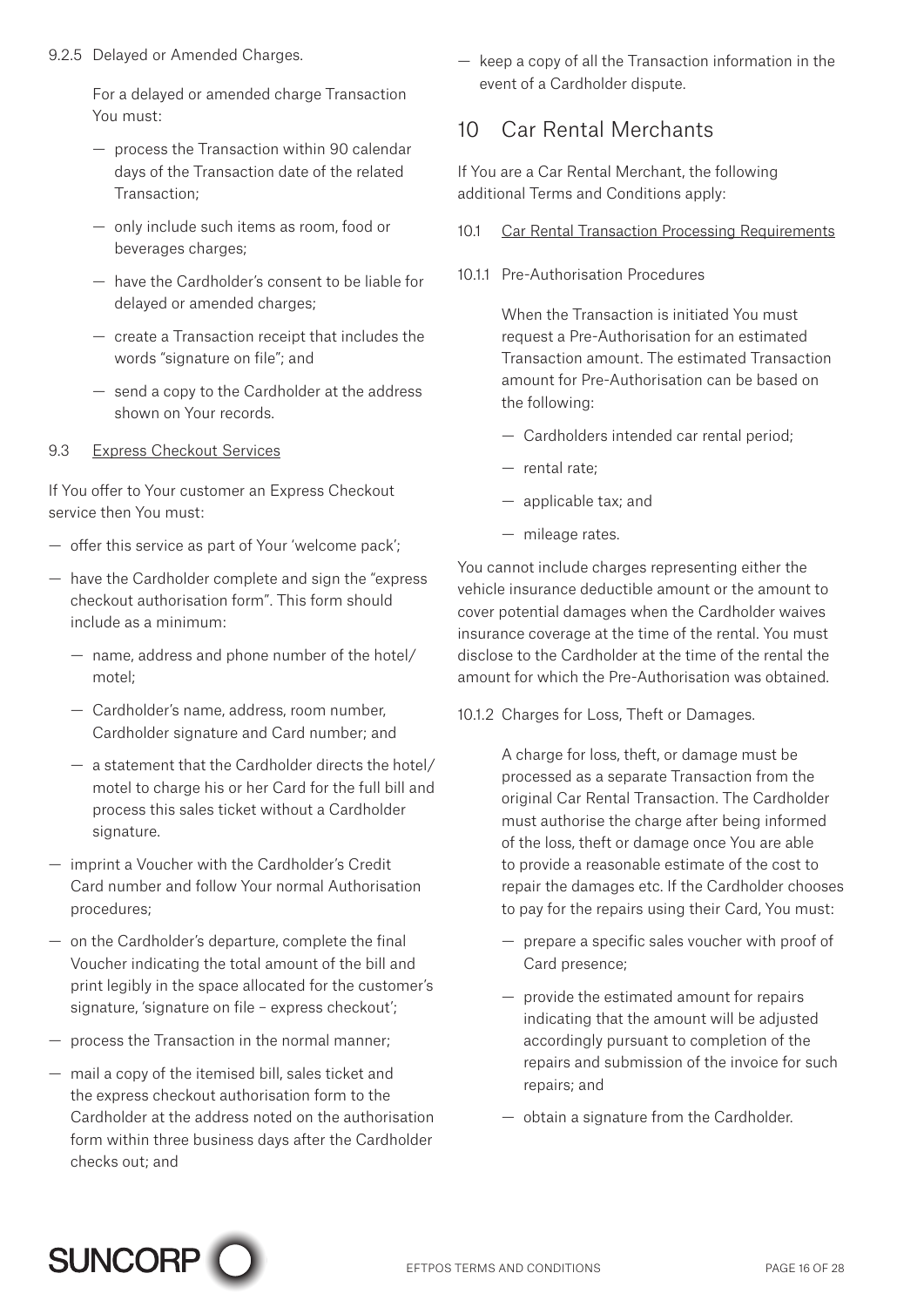<span id="page-16-0"></span>The final Transaction amount may not exceed Your estimated amount by more than 15%. If the final cost of repairs is less than the estimated amount on the sales slip then You must submit a Refund Transaction.

You have 30 calendar days from the date of the subsequent Transaction related to damages to submit the item to be cleared.

10.1.3 Completing the Transaction.

When the customer returns the car and the final Transaction amount is determined, the following applies:

- If the final Transaction amount:
	- doesn't exceed Your estimated Pre-Authorisation amount by 15% then You are not required to obtain a secondary Pre-Authorisation – the initial Pre-Authorisation will be sufficient to cover the full Transaction amount; or
	- exceeds Your estimated Pre-Authorisation amount by 15% then You must obtain a secondary Pre-Authorisation on the additional amount.
- 10.1.4 Subsequent Authorisation Requests

If the Card Issuer declines a subsequent Authorisation request, request an alternative method of payment.

If a pick up Card response is received in response to a subsequent Authorisation request, You must pick up the Card and request an alternative payment method.

10.1.5 Delayed or Amended Charges.

**SUNCORP** 

For a delayed or amended charge Transaction You must:

- process the Transaction within 90 calendar days of the Transaction date of the related Transaction;
- only include such items as fuel, insurance, rental fees, damage to rental vehicles, parking tickets, and traffic violations;
- have the Cardholder's consent to be liable for delayed or amended charges:
- create a Transaction receipt that includes the words "signature on file"; and
- send a copy to the Cardholder at the address shown on the rental contract.

For parking tickets or traffic violations, You must provide documentation from the appropriate authority, including the license number of the rental vehicle, time and location of the violation, statute violated and the amount of the penalty in local currency.

For rental car damage the Merchant must provide all of the following:

- copy of the rental agreement;
- estimate of the cost of the damages from an organisation that can legally provide repairs in the Car Rental Company's country;
- civil authority's accident report (if applicable);
- Documentation showing the Cardholder's consent to pay for damages with their Credit Card;
- any other pertinent documentation available to demonstrate the Cardholder's liability; and
- copy of Your insurance policy, that Your car rental company requires that the Cardholder pay an insurance deductible for damages. In lieu of the insurance policy, You can provide a copy of the car rental agreement showing the Cardholders' consent to be responsible for the insurance deductible as indicated by their signature or initials. The Cardholders' signature must be in proximity to the disclosure.

## 11 Invalid Transactions

- 11.1 List of Invalid Transactions
- A Transaction is an Invalid Transaction if:
- the Transaction is illegal;
- the signature on the Receipt/Voucher is forged or unauthorised;
- the Transaction is split into two or more Transactions on the same Card for the purpose of reducing the value of one or more Transactions under Your Floor Limit in order to avoid having to obtain Authorisation;

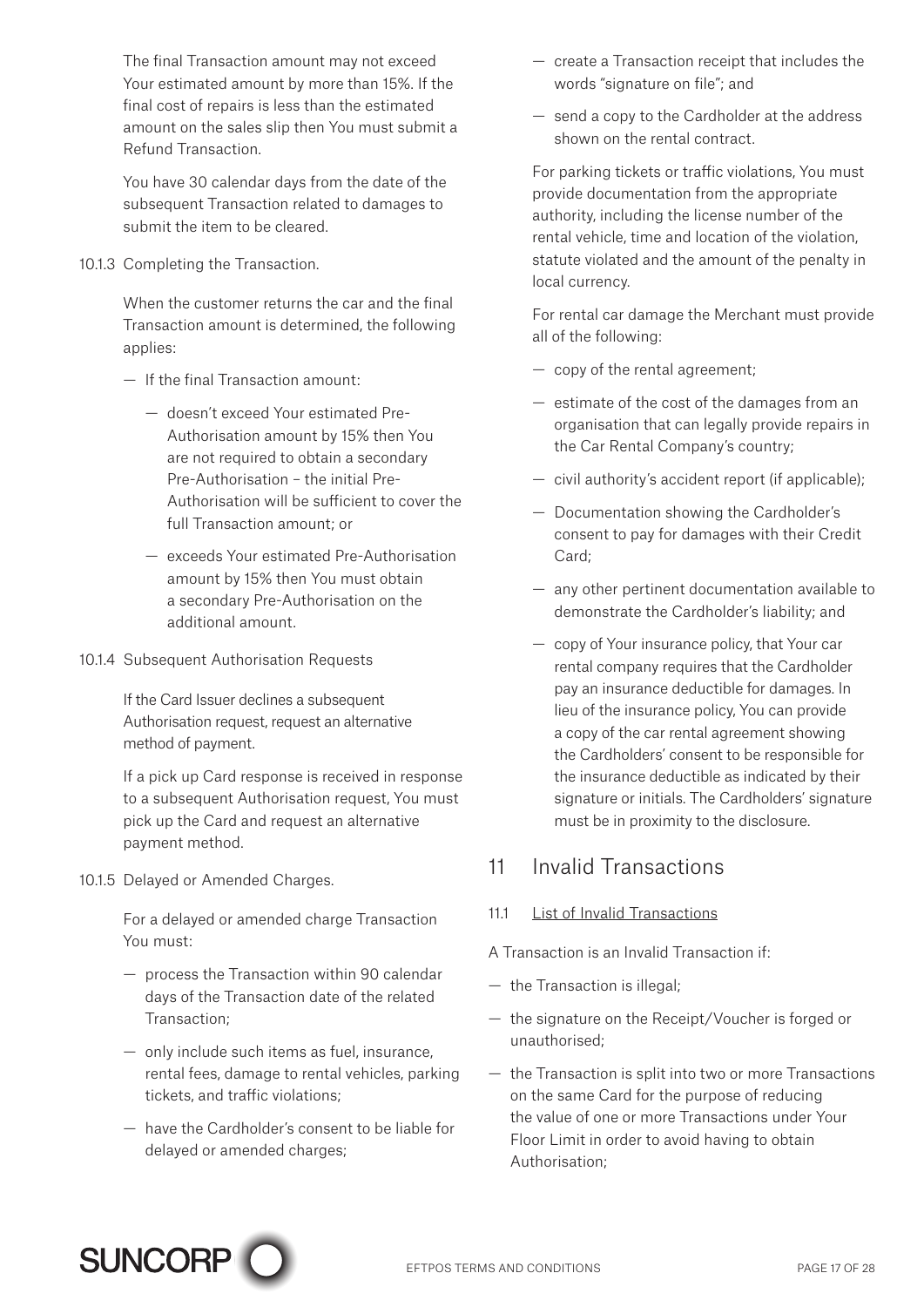- <span id="page-17-0"></span>— the Transaction is not authorised by the Cardholder or authorised Card user (including Mail Order and Telephone Order Transactions);
- the Card is used before or after the validity dates shown on the Card;
- the last four digit pre-printed number on the Card back doesn't match the last four embossed Card numbers;
- where the Card has failed to be read by Your Terminal and You have then key entered the Transaction into Your Terminal You will be liable for the Transaction. (except for authorised MOTO Transactions);
- details on the Cardholder's copy of the Voucher do not match those on other copies;
- the Voucher is incomplete, illegible or invalid;
- You give the Cardholder cash in a Credit Card Transaction;
- You request or use a Card Number for any purpose other than as payment for the goods and/or services;
- You charged more than Your normal price for goods and services (except where You are permitted to surcharge and the surcharge amount is acceptable);
- the Transaction is to collect or refinance an existing debt using a Credit Card (including dishonoured cheques);
- You did not supply or do not intend to supply the goods, services or cash listed;
- a Refund Transaction does not relate to an original sale;
- You processed a Transaction knowing or You should have known that the signature on the Receipt/ Voucher is forged or unauthorised;
- You processed a Transaction knowing or in circumstances where You should have known that the Card is being used without the authority of the Cardholder;
- You were notified by Us not to accept the Card being used in the Transaction(s);
- a Transaction is processed on behalf of another Merchant or person;
- Australian dollars are not used;
- the goods or services are not supplied from within Australia (unless we have consented to supply from an international location);
- the Card was not presented and swiped through a Terminal (except for authorised Mail Order or Telephone Order Transactions);
- You did not record reasonable identification details of the Cardholder when You keyed details of a MOTO Transaction into the Terminal;
- You did not act in accordance with the Terms and Conditions of the Merchant Contract in relation to the Transaction;
- the Transaction value exceeded Your authorised Floor Limit and You didn't obtain an Authorisation for the Transaction above this Floor Limit or record the Authorisation code on the Voucher;
- You processed a Transaction knowing (or in circumstances where You should have known) that the Transaction is fraudulent;
- as payment for goods and services You have processed a Mail Order or Telephone Order Transaction without specific prior Authorisation in writing from Us to process this type of Transaction;
- You don't lodge Fallback Vouchers within the required 3 business days to Us, (Transactions received after this timeframe run the risk of being rejected by the Card Issuer); or
- the Card is not signed.
- 11.2 Other Transactions Which Could be Invalid

We can decide acting reasonably whether or not a Transaction is invalid if:

- the Cardholder disputes liability for the Transaction for any reason;
- there is a set-off claim or counterclaim; or
- at a later stage we identify that a Transaction is invalid.

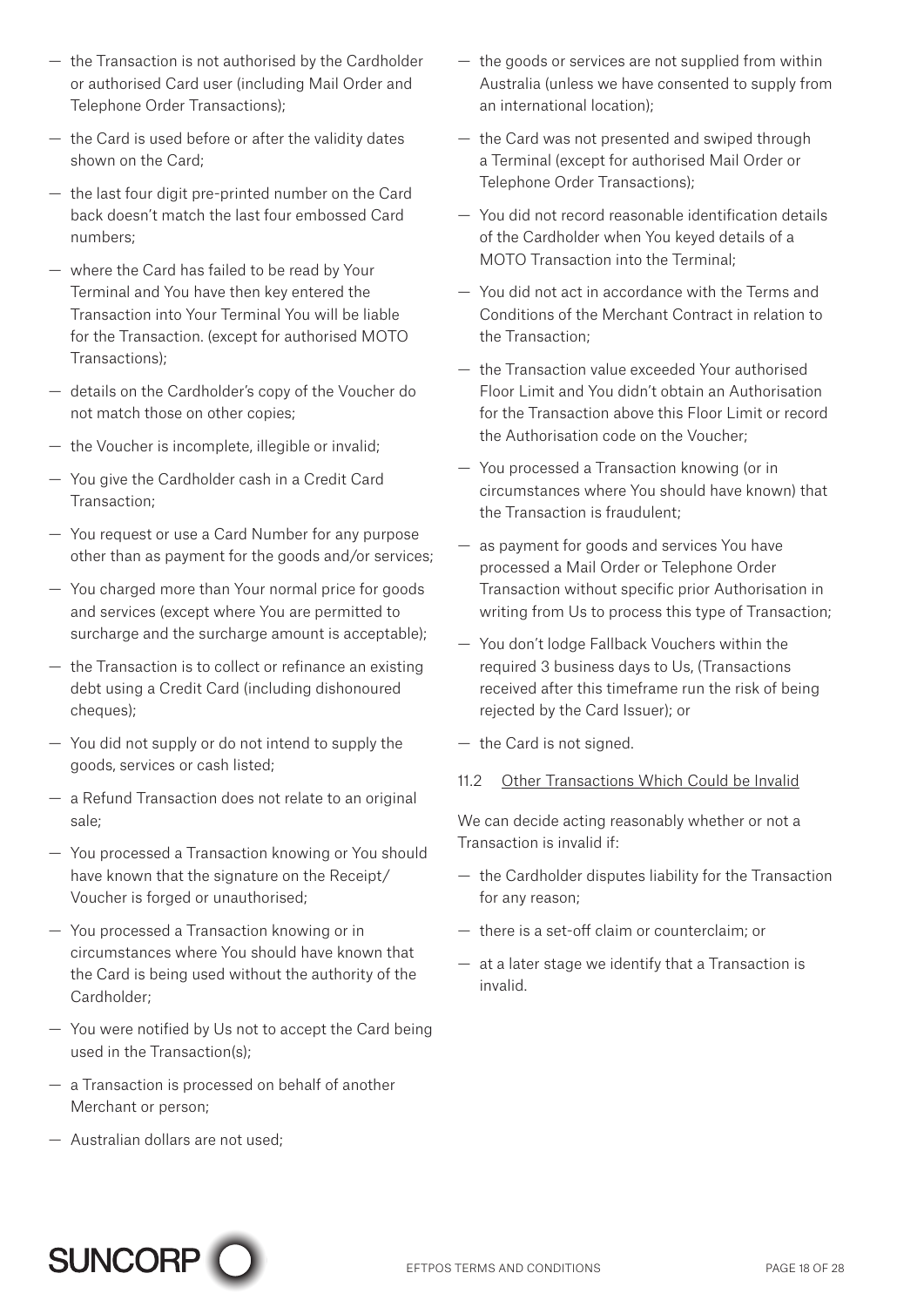# <span id="page-18-0"></span>12 Settlement and Payment of **Transactions**

- 12.1.1 You must hold a business transaction account in the same name as Your Merchant Facility:
	- into which we can pay the full amount of all valid, acceptable sales and cash Transactions You have made;
	- from which we can deduct all Agreed Costs, and charge back Invalid Transactions; and
	- from which we pay the full amount of valid, acceptable refunds You have made.
- 12.1.2 A business transaction account required under clause 12.1.1 must be an eligible account held with Us if you process MOTO Transactions or we determine that it is reasonably necessary in order to protect our Legitimate Interests.
- 12.1.3 We may refuse to accept or we may charge back any Invalid Transactions we have processed to Your Account or any other account You have with Us.
- 12.1.4 We reserve the right where we, acting reasonably, suspect that a Transaction is an Invalid Transaction, to:
	- withhold payment; and
	- place a hold on any account You hold with Us for an amount equal to the amount we believe could become owing to Suncorp in respect of the Transaction.
- 12.1.5 We will investigate a Transaction, and if, acting reasonably, we determine that it is an Invalid Transaction, we will either:
	- pay the Invalid Transaction;
	- refuse to process the Invalid Transaction and return the Transaction to You; or
	- where the Invalid Transaction has been processed, charge back the Transaction.
- 12.1.6 You agree and authorise Us to monitor Transactions You process and the use of the Terminal and investigate Transactions we find suspicious.
- 12.1.7 You agree to check the accuracy of Your merchant statements.

# 13 Your Records

You agree to keep the original Receipts/Voucher for 13 months after the Transaction date in a secure location. In addition, when a Card is not present when processing a MOTO Transaction, You agree to keep any evidence of the Cardholder's request to order the goods or services and instructions to process the Transaction for at least 13 months (e.g. order form, fax advice etc) from the date of the Transaction. You also agree to keep evidence of any Refund Transaction that is processed in cash or by cheque in accordance with clause 7.3.1 for at least 13 months from the date of the Refund **Transaction** 

You must give evidence satisfactory to Us of a Transaction or a Refund Transaction within 7 days if we ask for it. If You cannot do this for a Transaction and we cannot collect the amount of the Transaction from the Cardholder, we can debit Your Account for the Transaction amount unless We cannot collect as a result of fraud, negligence or willful misconduct of Us or Our Authorised Officers.

You must keep records of accounts, receipts, invoices and other documents relating to Your obligations under this Merchant Contract.

You must let Us examine Your records relating to any Transaction or Refund Transaction. You must give Us copies of these records, if we ask for them. You agree to allow Us or our agent to have access to Your place of business, during business hours, to examine Your records and take copies. We will give You 7 days notice if we wish to attend Your place of business.

You cannot sell, buy, exchange or provide any information about a Cardholder or Transaction except:

- to Us;
- to Your professional advisors (e.g. Your accountant, solicitor etc.
- to the Card Issuer; or
- when requested by law.

When the period for which You are required to keep records has expired, You must ensure that You destroy Transaction records including receipts/Vouchers. The documents must be destroyed in a secure manner so that any customer information including any account or Card number is obliterated.

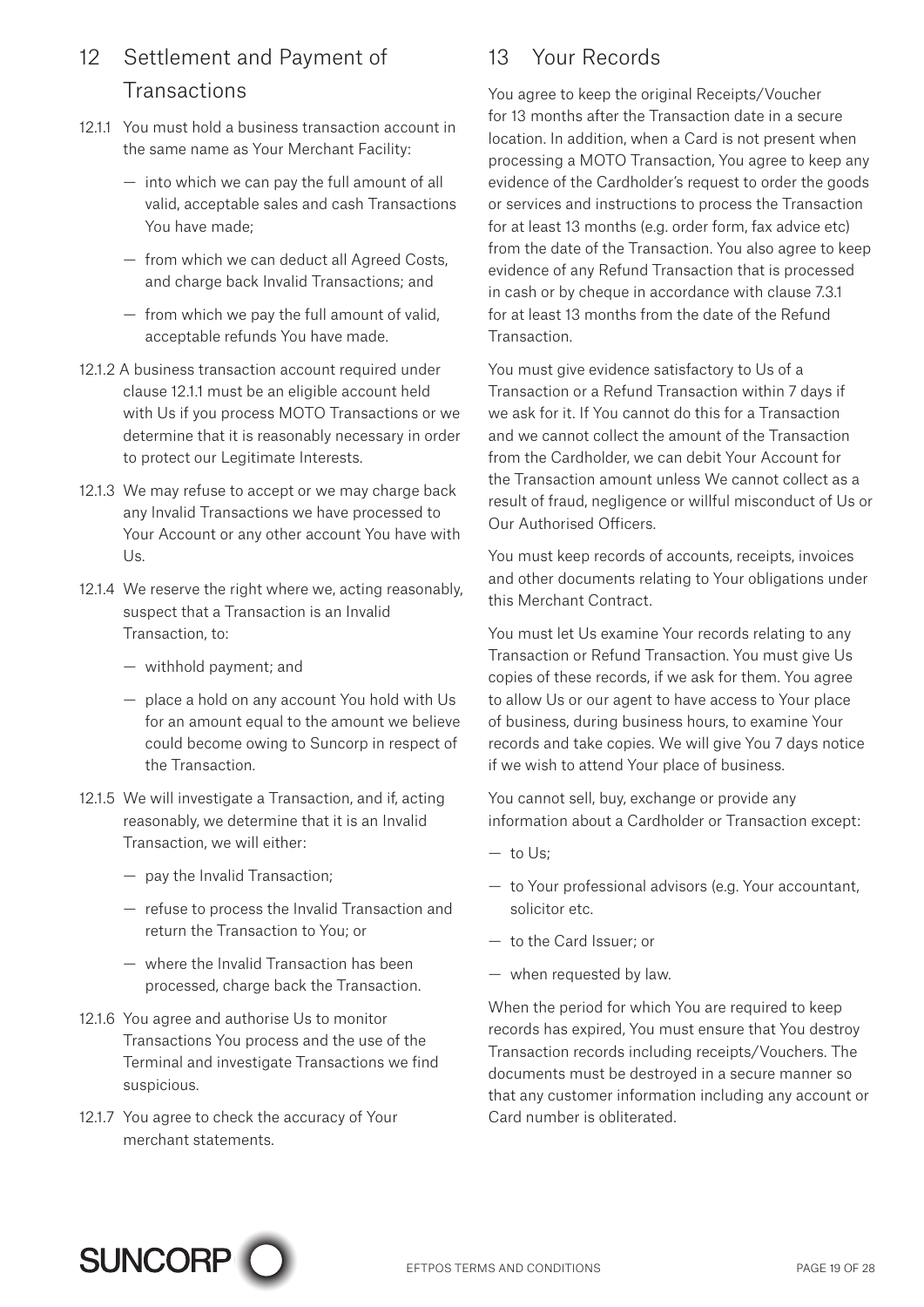# <span id="page-19-0"></span>14 Costs, Fees and Payments

You agree to pay the Agreed Costs when they are due or when they are debited to Your Account.

You agree to pay and You agree that we can withdraw or debit without notice from Your Account or any other account You have with Us all the:

- Agreed Costs;
- outstanding amounts related to Refund Transactions;
- credits we make in error;
- invalid credits we pay;
- stamp duty, debits taxes, other duty, taxes and other Government charges that apply;
- Chargeback amounts;
- amounts of any Invalid Transactions;
- GST in respect of any supply made under this Merchant Contract; and

You agree to pay and You agree that we can withdraw or debit with notice from Your Account or any other account You have with Us all the:

— amounts an audit has shown are due.

### 15 Termination

#### 15.1 Ending the Merchant Contract

15.1.1 You can end this Merchant Contract by giving Us 30 calendar days notice of Your intention to end the Merchant Contract. Notice can be provided in writing or by contacting Us on 13 11 55. Please note that contract break fees may apply as set out in Your Letter of Offer.

> If we have committed a material breach of this Merchant Contract, You may terminate immediately by providing Us with written notice.

- 15.1.2 We can end the Merchant Contract immediately if:
	- You breach any Term or Condition of this Merchant Contract;
	- we are instructed to do so by any of the Card Schemes;
	- an application or petition for winding up Your business is presented;
- You cannot pay Your debts within the meaning of the Corporations Act;
- any judgement made against You in court is not immediately satisfied;
- You are bankrupt or there are bankruptcy proceedings issued against You;
- there are material changes to Your business or business practices including, but not limited to, a change of ownership, a change of business name (including trading name) or change of any other material aspect of the business;
- $-$  there is a change or ending of a partnership (where applicable);
- You make unauthorised changes to Your Account;
- we reasonably suspect You have been involved in fraudulent activity, money laundering or financing of terrorism;
- we reasonably believe that You have breached the requirements of any legislation directly or indirectly related to Your Merchant Facility, a Transaction or Your business;
- You make a substantially incorrect, misleading or untrue statement in connection with this Merchant Contract or a Transaction;
- if You have not processed transactions for a period of one month or longer and we cannot contact You;
- You receive an excessive number of Chargeback's against Yourself;
- You Surcharge above the reasonable cost of acceptance;
- You do not complete the required PCI DSS assessments within the timeframes requested
- $-$  or take the necessary steps in the timeframes provided to become PCI DSS compliant;
- You are not PCI DSS compliant; or
- You process transactions that we have not agreed to.
- if You or anyone associated with the merchant facility is operating as a money remitter.

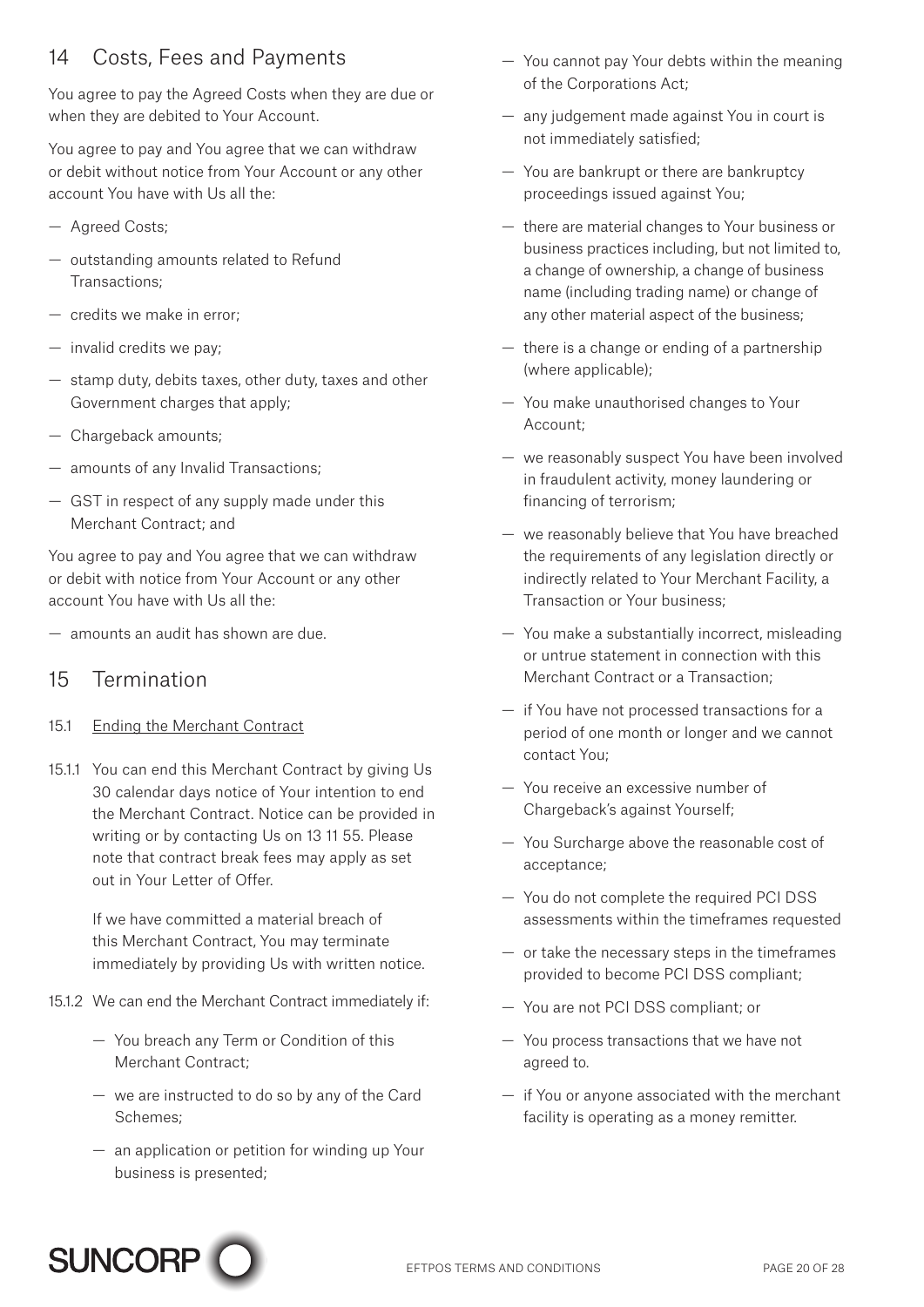- <span id="page-20-0"></span>15.1.3 We can end the Merchant Contract at our discretion if we give You a minimum of 30 calendar days notice in writing.
- 15.1.4 Rights and obligations we have, You have and other involved parties have continue on after this Merchant Contract ends.
- 15.1.5 When this Merchant Contract ends, You must return all Terminals, stationery (excluding EFTPOS rolls), Card Decals, equipment, peripherals, guides and other material we gave You. You will need to pay the Terminal Rental Fee for the month during which this Merchant Contract ends. If the Terminal is not returned to us within 30 days of this Merchant Contracting ending, we are permitted to debit your settlement account for the cost of the Terminal.
- 15.1.6 If Your settlement account is a Suncorp Bank business account which was opened at the same time as Your EFTPOS facility application and the EFTPOS facility is declined, we will close the corresponding settlement account.

#### 15.2 Disclosure of Termination

- 15.2.1 If the Merchant Contract ends You agree we can tell any person that the Merchant Contract has ended as necessary in the ordinary course of business.
- 15.2.2 If You are an individual, You also agree that under Section 18N (1) (b) of the Privacy Act we can give a credit provider information that this Merchant Contract has ended and why it ended.
- 15.2.3 You authorise the Bank to disclose to any Card Scheme advice of termination of the Merchant Contract and the reasons for termination of the Merchant Contract. You acknowledge that the information concerning termination of the Merchant Contract then becomes available to any member of the Card Scheme(s). This information, available to any member of the Card Scheme(s), may be used in assessing subsequent applications for Merchant Facilities, and may result in the application being declined.

## 16 General Rights

#### 16.1 Commissions

We may pay an upfront commission to any person that introduces You to Us. The amount of this commission will not be ascertainable at the commencement of Your Merchant Facility. You will not have any costs associated with the payment of this commission by Suncorp.

#### 16.2 Advertising

We will supply You with Card Decals and other advertising material relating to the Transactions You can accept under this Merchant Contract.

#### You must:

- display the Card Decal supplied to You by Us;
- only use advertising material supplied by Us in relation to the Merchant Facility and in a way we agree to; and
- stop using this material if we ask You or if this Merchant Contract ends.

#### You must not:

- indicate or imply that either Visa or Mastercard endorses any of Your goods or services;
- refer to Visa or Mastercard in stating eligibility for Your products, services or membership; or
- use the supplied and agreed Card Decals for any purpose other than those permitted within these Terms and Conditions.

#### 16.3 Default and Enforcement Expenses

You agree to pay on demand all reasonable legal fees (on a solicitor and own client basis) and other costs and liabilities reasonably incurred by Us in connection with any default by You under this Merchant Contract or any enforcement, investigation or audit of this Suncorp Merchant Contract conducted by Us or any other person we authorise, where such measures were reasonably necessary to protect our Legitimate Interests.

- 16.4 Indemnity and Liability
- 16.4.1 Subject to law and to Clause 16.4.7, You indemnify Us for all losses and liabilities we face because:
	- You did not keep to the terms of this Merchant Contract;

# **SUNCORP**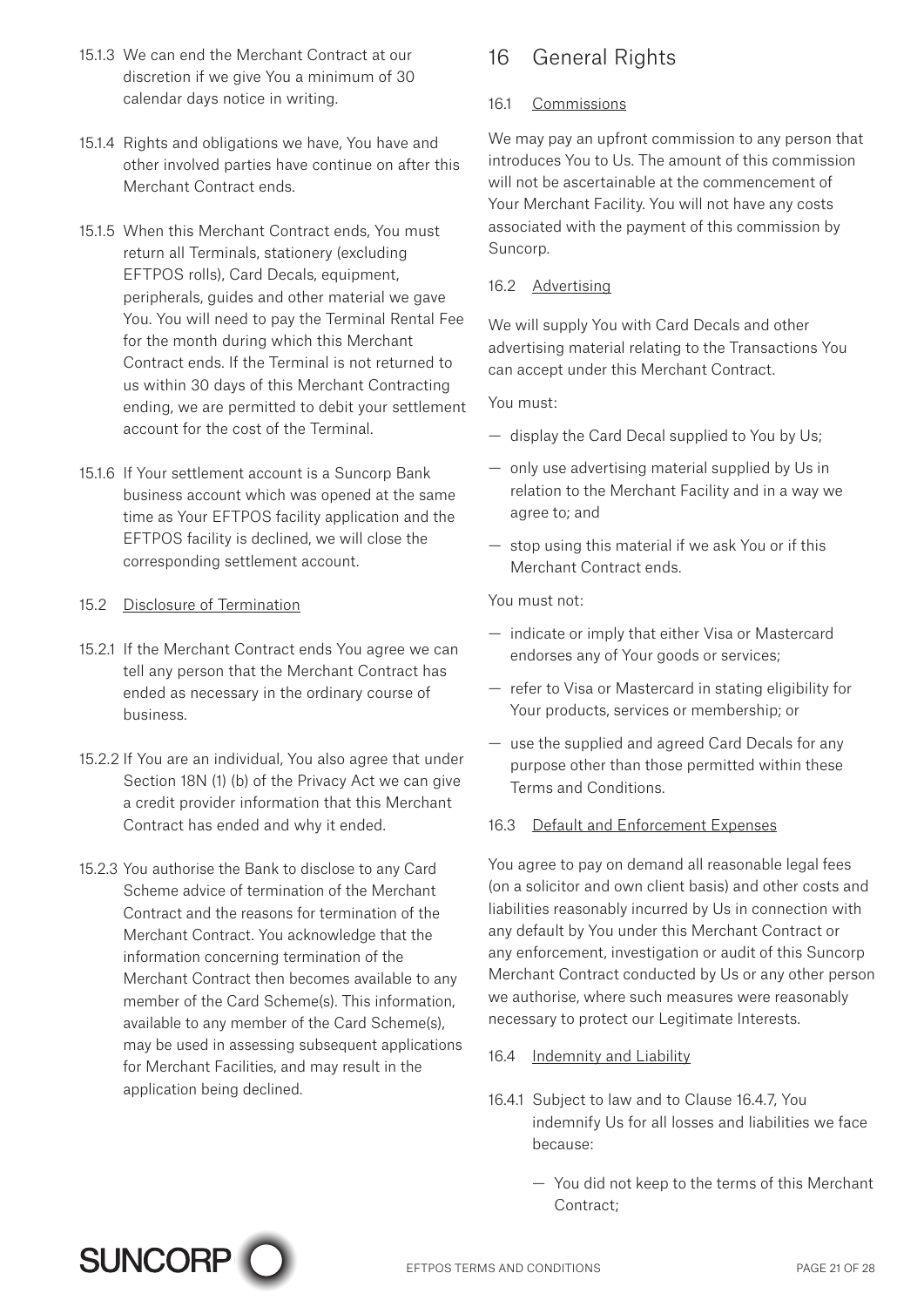- <span id="page-21-0"></span>— You, Your employees, contractors, agents or invitees acted dishonestly or illegally when using the Terminal;
- there is a dispute between You and a Cardholder over goods, services or the payment of cash; or
- we processed a Transaction initiated by You, except to the extent that liability arises from the fraud, negligence or willful misconduct of Us or Our Authorised Officers.
- 16.4.2 The indemnity in Clause 16.4.1 continues after this Merchant Contract ends.
- 16.4.3 Amounts payable under the indemnity in Clause 16.4.1 are payable promptly on demand and in any event within 5 calendar days of receiving notice in writing from Us.
- 16.4.4 Subject to law, we are not liable for any Invalid Transactions or losses or inconvenience You or a Cardholder or any other person incurs because of Invalid Transactions except to the extent that liability arises from the fraud, negligence or willful misconduct of Us or Our Authorised Officers.
- 16.4.5 Subject to law, we are not liable for any expenses, claims, damages, charges or other losses suffered or incurred by You if a third party's communications line or connection (whether telephone, broadband or other) is faulty or fails to operate for any reason whatsoever.
- 16.4.6 We will not be liable for any expenses, claims, damages, charges or other losses suffered or incurred by You:
	- (a) if a Terminal is unavailable or faulty (for reasons other than those contained in section 16.4.5 in which case all liability is excluded);
	- (b) as a result of Us being unable to credit Your Account due to administrative or technical difficulties; or
	- (c) due to any other cause;

unless and to the extent that Your losses were caused by the gross negligence, fraud or willful misconduct of Suncorp, or by a liability that cannot be limited or excluded by law. Any liability we have under this section will also be limited by the operation of section.

- 16.4.7 Neither we nor You shall be liable to the other for any loss of:
	- (a) profits;
	- (b) revenue;
	- (c) goodwill or reputation; or

any other indirect or consequential loss.

- 16.4.8 You are liable for Invalid Transaction(s) or any losses arising from unauthorised use of Your Refund Password.
- 16.5 Security

At any time that it becomes reasonably necessary to protect our Legitimate Interests, we may request that You provide Us with Security of a type, and to secure an amount specified by Us. You may refuse to provide Security to Us but if You do not agree to provide Us with the requested Security, We may elect to terminate the Merchant Contract immediately. If We choose to exercise our right to terminate the Merchant Contract under this Clause, we will retain and do not waive the right to recover from You any monies, debts costs or expenses that are owed under this Merchant Contract notwithstanding the termination of the Merchant Contract.

- 16.6 Variation and Waiver
- 16.6.1 We can change the Terms and Conditions of Your Merchant Contract or make any addition to Your Merchant Contract. Except where a right for Us to make such a change is provided for elsewhere in this Merchant Contract, we will only make such changes where it is reasonably necessary to comply with the law or any applicable code or is reasonably necessary to protect our Legitimate Interests. You will be notified of any change to Your Merchant Contract in writing at least 30 days before the change takes effect, unless a shorter notice or other means is specified elsewhere in this Merchant Contract or is permitted by law or Code of Conduct.

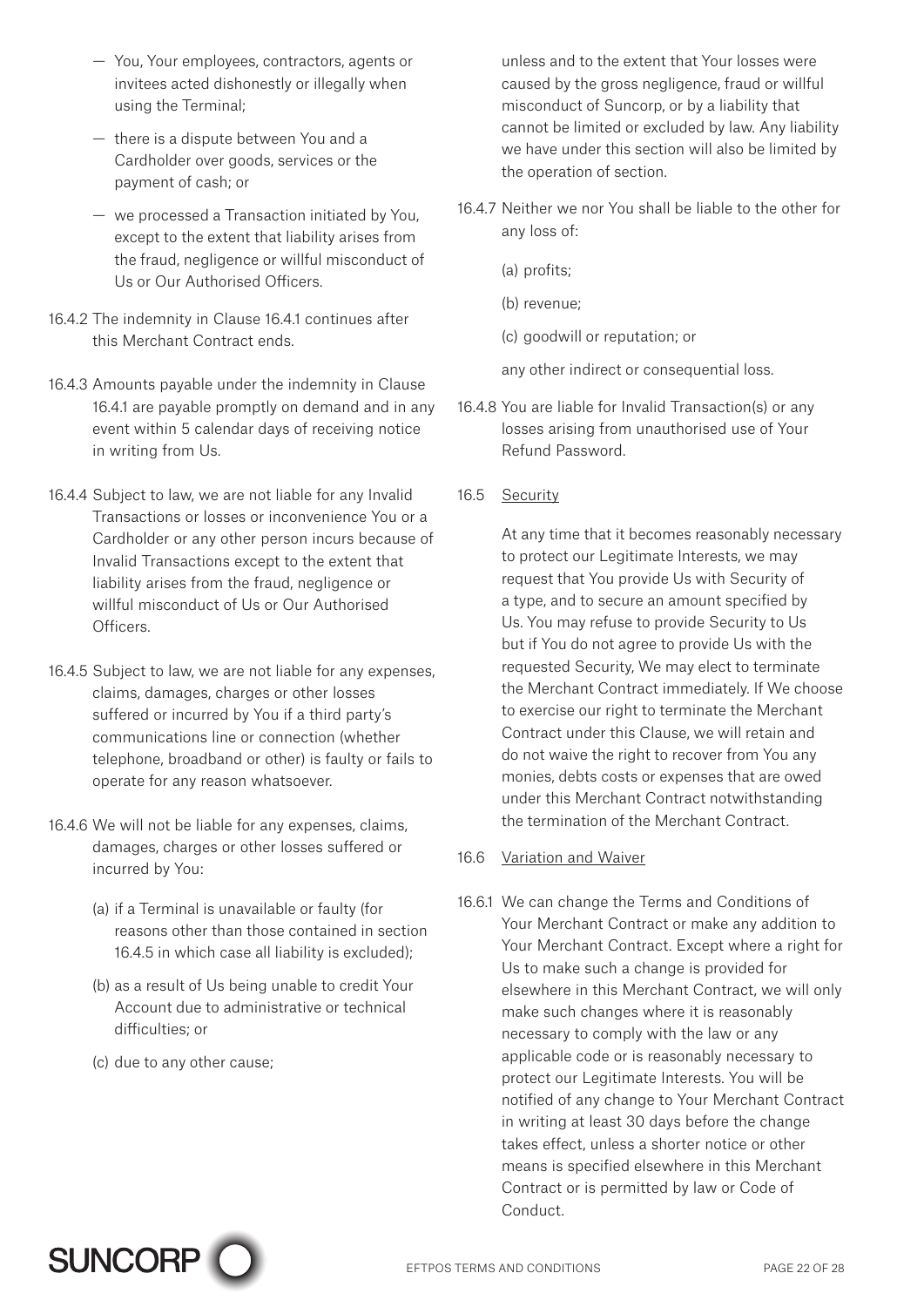<span id="page-22-0"></span>Where it is permitted by law or Code of Conduct, we will provide You with notice of any changes to the Terms and Conditions of Your Merchant Contract by advertising such changes in a national newspaper no later than the day on which the change takes effect or by some other means authorised by law or Code of Conduct. For all other changes, we shall give You 30 days' notice in writing.

16.6.2 A failure or delay by Us to enforce any term or condition in this Merchant Contract does not affect any of our rights under this Merchant Contract.

#### 16.7 Your Rights and Our Rights

- 16.7.1 You cannot transfer Your rights in this Merchant Contract to anyone else. We can act as a principal or agent in this Merchant Contract. We can transfer our interests in this Merchant Contract or in a Terminal or give someone else an interest or form of security in them where it is in our Legitimate Interests to do so. We do not need Your consent to do this.
- 16.7.2 The rights in this Merchant Contract are in addition to any other legal rights the parties have and all these rights can be used by You and by Us.
- 16.8 Notices
- 16.8.1 A notice from You must be:
	- delivered in person to the address we last gave You; or
	- left at the address we last gave You; or
	- posted prepaid to the address we last gave You; or
	- faxed to the fax number we last gave You; or
	- sent by other electronic means agreed between Us.

#### 16.8.2 A notice from Us may be:

- delivered in person to the last address given; or
- left at the last address given; or
- posted prepaid to the last address given; or
- faxed to the last fax number given; or
- sent by other electronic means agreed between Us.
- 16.8.3 Unless we tell You or You tell Us in writing, notices are to be delivered to the last address given. When notices are posted, they are taken to be received on the fifth business day after posting. When notices are faxed, they are taken to be received after the transmission report from the sending fax shows the whole fax was sent. When notices are sent by electronic means, they are taken to be received when the transmission has been successful.

#### 16.9 Electronic Communication

You must provide Us with Your e-mail address and mobile phone number and immediately notify us if they change. You agree, we can provide You with notices and communications regarding Your Merchant Facility using Your E-mail Address and mobile phone number (electronic communications) at our discretion.

You agree that the execution of any forms or documents, and the communication of that execution, by electronic means, including through the DocuSign system and via emails sent from an email address designated by You as the address for communications, is legally binding on You even if not authorised.

You agree to receive electronic communication from Us after considering the risks in doing so, namely that Your information could be received by a person who is not You or a person authorised by You or You will not receive notices if You do not notify Us if You have changed Your E-mail address.

Where we send Your notices to the address You provide to Us we accept no liability for unauthorised disclosure of Your information or Your non-receipt of our Notices or communications.

If You do not wish to receive electronic communications You can opt out at any time by calling 13 11 55 to advise Us.

#### 16.10 Tax Invoice

We will give You a Tax Invoice on a monthly basis, where required under GST Law.

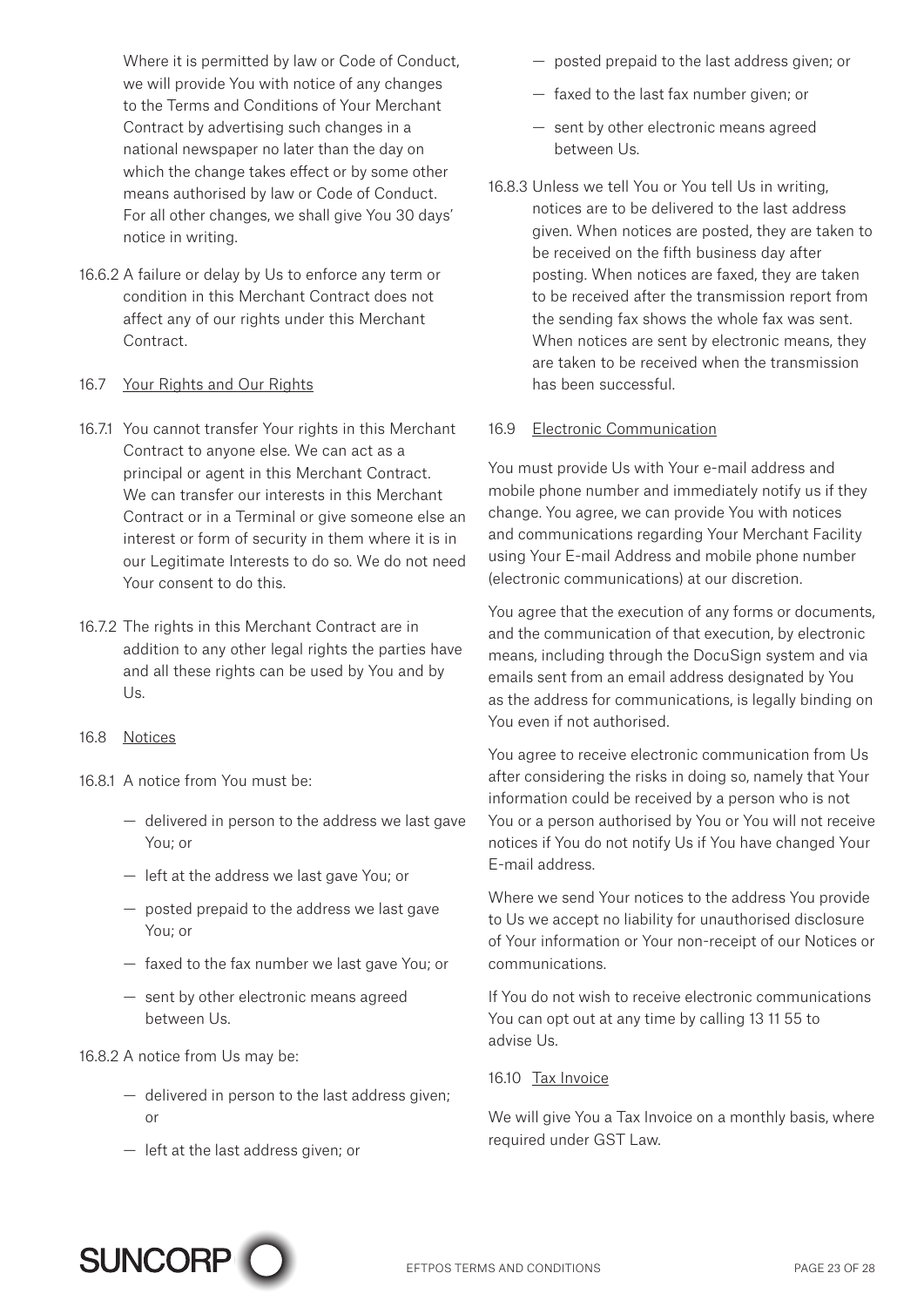#### <span id="page-23-0"></span>16.11 Governing Law, Rules and Regulations

The Merchant Contract is governed by the laws of New South Wales.

#### 16.12 GST

- 16.12.1 All fees, costs, charges, considerations, prices and other amounts payable under this Merchant Contract are quoted excluding GST.
- 16.12.2 Where any party (the supplier) makes a taxable supply under this Merchant Contract to the other party (the receiving party), the receiving party shall pay to the supplier the GST payable on the taxable supply.
- 16.12.3 The supplier will provide a tax invoice where required by law.

#### 16.13 Third Parties

You use any third party processing or bureau services at Your own risk. We are not liable for any, omissions, losses, claims, damages, costs including any consequential loss resulting from the acts or omissions of any third party. This does not permit You to process Transactions on behalf of any other businesses through Your Terminal.

#### 16.14 Your Information

As well as our duties under Privacy legislation, we are also bound by a duty to keep many details of Your Merchant Contract confidential. In some circumstances, we can release details of Your Merchant Contract when:

- You agree;
- the law requires or permits Us to do so;
- it is reasonably necessary to protect our Legitimate Interests; or
- $-$  there is a public duty to do this.

When You apply for a Merchant Facility, the application form You complete contains information on how we use the information You give Us and who we can give it to, as well as information relating to privacy issues. Please read the application form and the Bank's Privacy Policy carefully.

The Privacy Policy is available on our website at www.suncorp.com.au

We can disclose information about termination of a Merchant Contract under clause 15.2 of these Terms and Conditions.

#### 16.15 Value Added Products

We also offer a variety of value added products such as phone top up, private health fund claiming and Medicare rebates on our Terminal which are maintained and supported by the value added product provider. You may apply directly with any of the value added product providers to receive these value added benefits or in some cases You can complete an expression of interest for Us to forward to them.

#### 16.16 Severance

- 16.16.1 If apart from the operation of this clause 16.16 the application of a mandatory law or Code of Conduct applicable to these Terms and Conditions would apply to a particular provision so that it would make that provision void, unenforceable or in breach of the applicable law or code, then the relevant provision would be:
	- (i) Read down; and
	- (ii) Construed as if it were varied so that we are not required or permitted to apply or rely on that provision in a manner or to an extent that is inconsistent with that law or code;
- 16.16.2 Clause 16.16.1 prevails over any other provision in these Terms and Conditions;
- 16.16.3 If, despite this clause 16.16 any provision is void, unenforceable or remains in breach of a law or code referred to in clause 16.16.1, then that provision will be treated as ineffective and severed to the extent only that the provision is void, unenforceable or in breach but without invalidating the other parts of these Terms and Conditions.

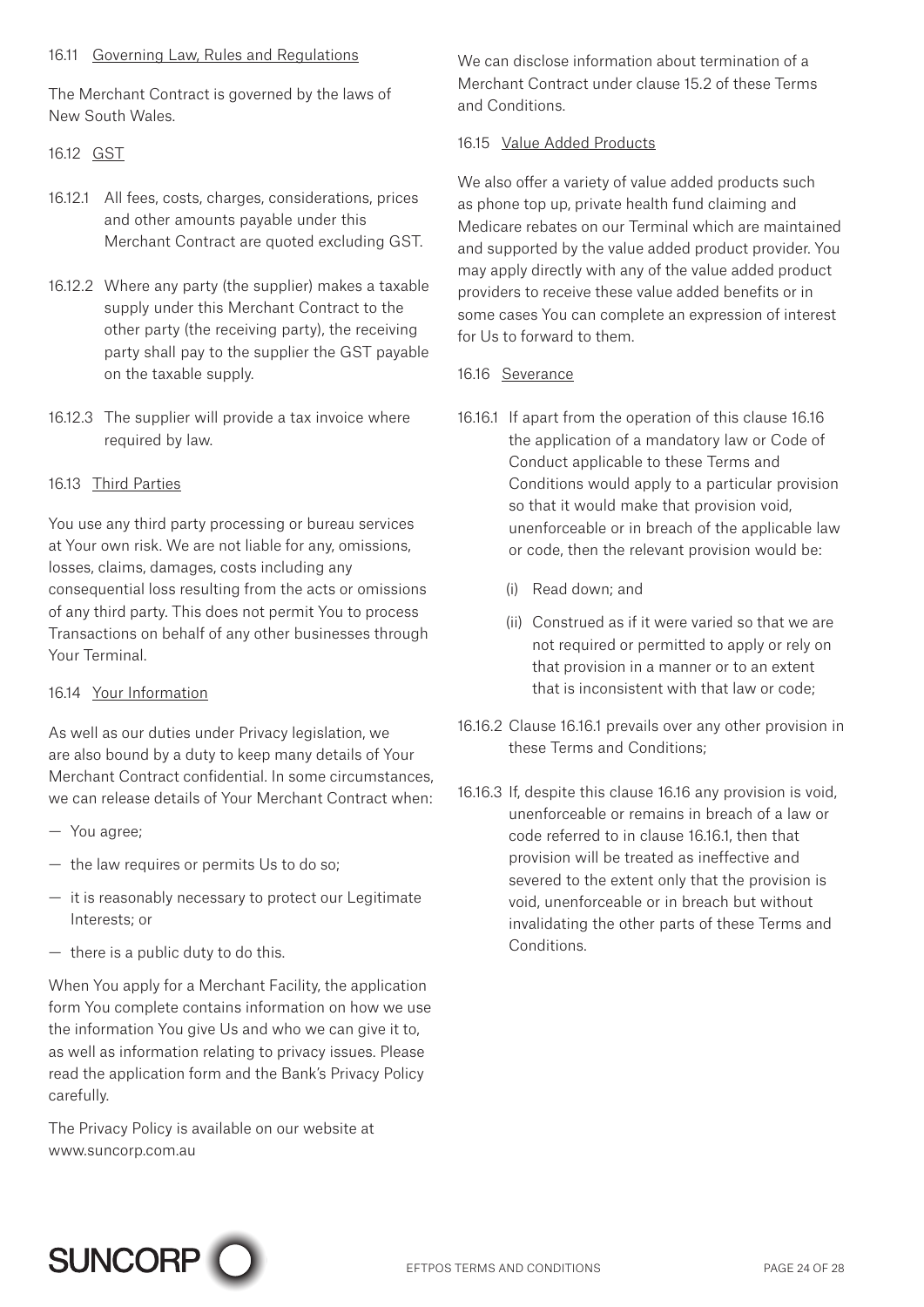# <span id="page-24-0"></span>17 Acceptance of Transactions by Other Persons at Premises

You must ensure that any other person who operates a Terminal acts in accordance with these Terms and Conditions. Subject to law, You will be liable for any act or omission of any other person who operates a Terminal (whether or not You authorise them to do so) and we may enforce this Merchant Contract against You, as if You had performed the act or failed to perform the act Yourself except to the extent that liability arises from the fraud, negligence or willful misconduct of Us or Our Authorised Officers.

# 18 Banking Code of Practice

The relevant provisions of the Banking Code of Practice (including any amendments from time to time which have been published by the ABA and publicly adopted by Us) apply to these Terms and Conditions.

# 19 Third Party Portals and Apps

Portals and apps are provided to Suncorp by Third Party company/ies with who We have service level agreements in place and may be offered to You.

In the event of any outages Suncorp will work with the Third Party company to restore services in the quickest time possible. We do not guarantee that access to any portals or apps which are provided by Third Party company/ies will be uninterrupted and We may from time to time update or replace such portals or apps at our discretion.

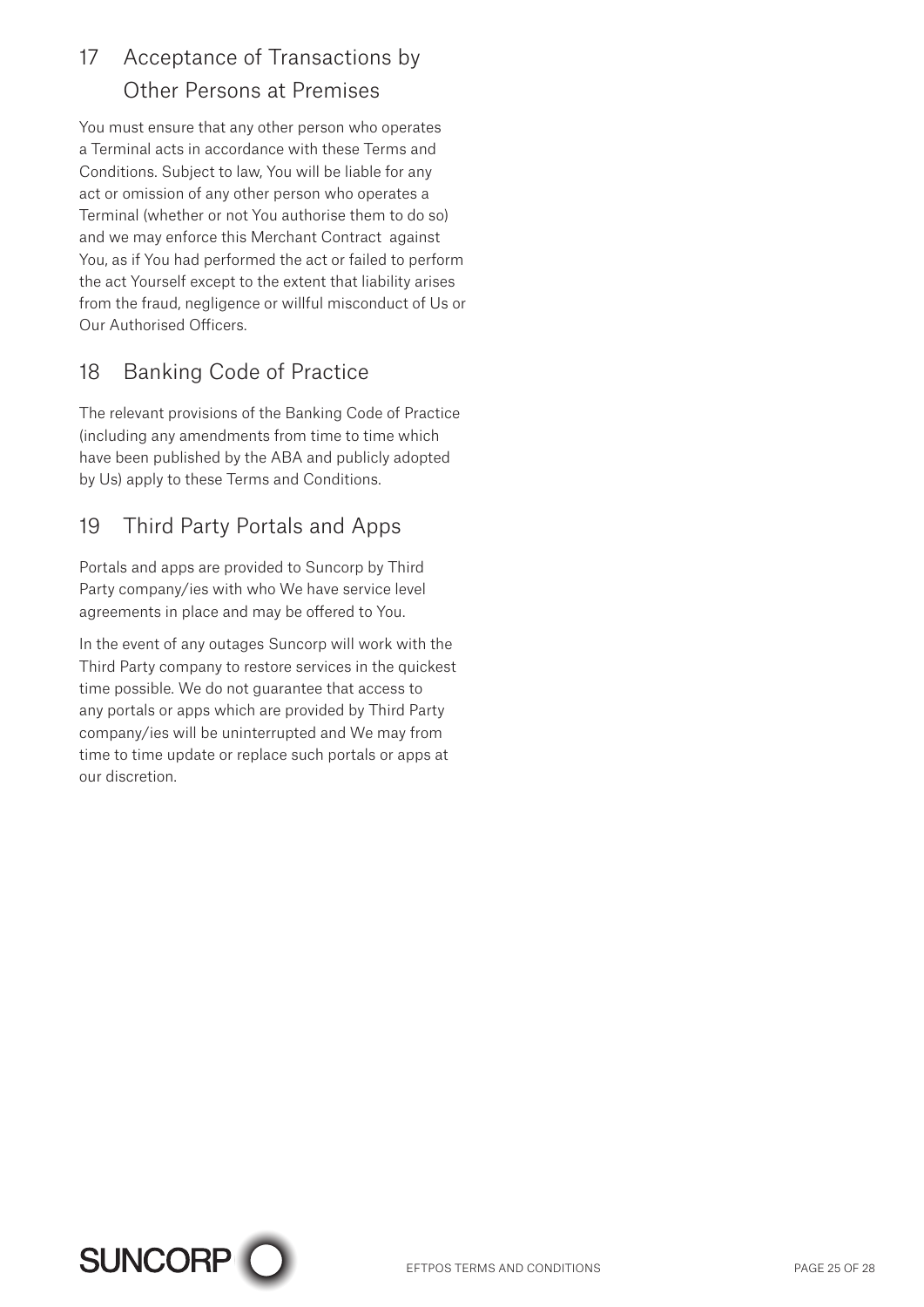This page is left blank intentionally

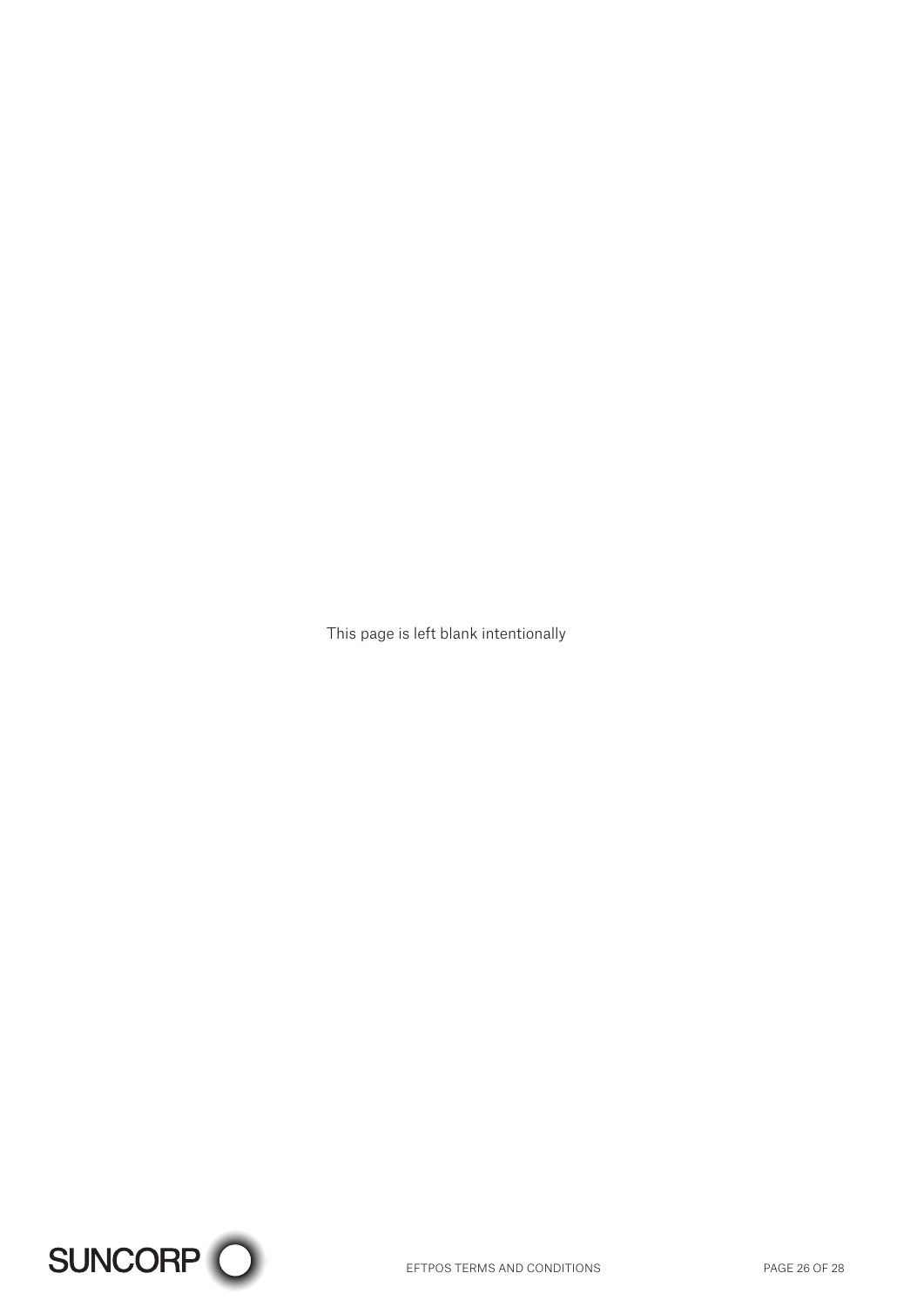This page is left blank intentionally